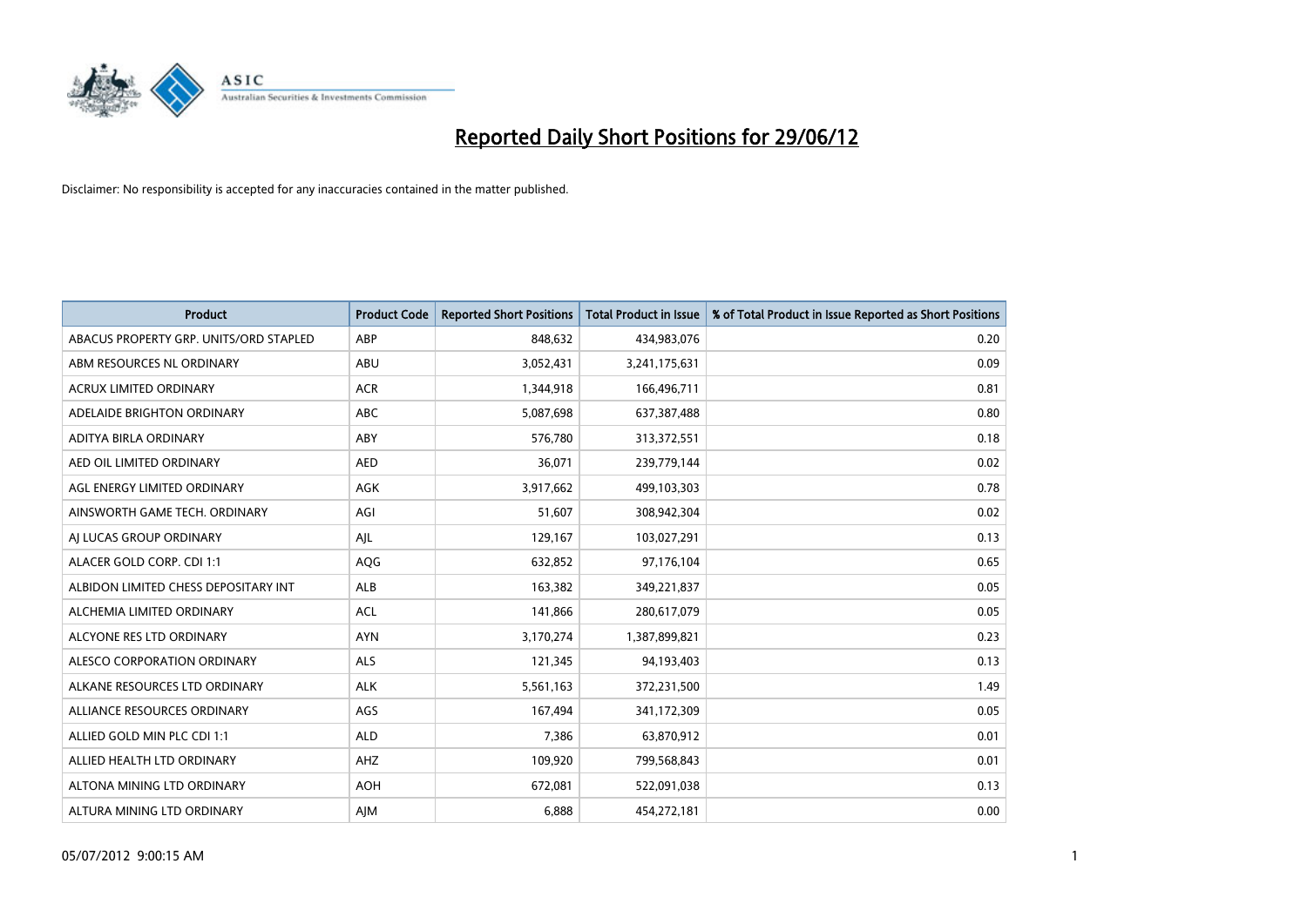

| <b>Product</b>                          | <b>Product Code</b> | <b>Reported Short Positions</b> | <b>Total Product in Issue</b> | % of Total Product in Issue Reported as Short Positions |
|-----------------------------------------|---------------------|---------------------------------|-------------------------------|---------------------------------------------------------|
| ALUMINA LIMITED ORDINARY                | <b>AWC</b>          | 109,174,998                     | 2,440,196,187                 | 4.47                                                    |
| AMALGAMATED HOLDINGS ORDINARY           | AHD                 | 1,342                           | 157,629,498                   | 0.00                                                    |
| AMCOM TELECOMM. ORDINARY                | <b>AMM</b>          | 107,830                         | 241,491,904                   | 0.04                                                    |
| AMCOR LIMITED ORDINARY                  | AMC                 | 4,182,016                       | 1,206,684,923                 | 0.35                                                    |
| AMP LIMITED ORDINARY                    | AMP                 | 8,086,560                       | 2,894,931,180                 | 0.28                                                    |
| AMPELLA MINING ORDINARY                 | AMX                 | 4,117,011                       | 240,600,493                   | 1.71                                                    |
| ANGLOGOLD ASHANTI CDI 5:1               | AGG                 | 1                               | 89,207,765                    | 0.00                                                    |
| ANSELL LIMITED ORDINARY                 | <b>ANN</b>          | 3,134,473                       | 130,656,668                   | 2.40                                                    |
| ANTARES ENERGY LTD ORDINARY             | <b>AZZ</b>          | 89,355                          | 259,950,000                   | 0.03                                                    |
| ANZ BANKING GRP LTD ORDINARY            | ANZ                 | 9,594,629                       | 2,679,690,754                 | 0.36                                                    |
| APA GROUP STAPLED SECURITIES            | APA                 | 7,601,080                       | 644,485,583                   | 1.18                                                    |
| APN NEWS & MEDIA ORDINARY               | <b>APN</b>          | 21,051,435                      | 649,010,756                   | 3.24                                                    |
| AQUARIUS PLATINUM. ORDINARY             | <b>AOP</b>          | 15,033,405                      | 470,312,578                   | 3.20                                                    |
| AQUILA RESOURCES ORDINARY               | <b>AQA</b>          | 5,031,279                       | 411,804,442                   | 1.22                                                    |
| ARAFURA RESOURCE LTD ORDINARY           | ARU                 | 5,336,420                       | 396,004,144                   | 1.35                                                    |
| ARB CORPORATION ORDINARY                | ARP                 | 59,129                          | 72,481,302                    | 0.08                                                    |
| ARDENT LEISURE GROUP STAPLED SECURITIES | AAD                 | 5,581,291                       | 334,209,401                   | 1.67                                                    |
| ARISTOCRAT LEISURE ORDINARY             | ALL                 | 16,267,120                      | 550,502,889                   | 2.95                                                    |
| ASCIANO LIMITED ORDINARY                | <b>AIO</b>          | 5,131,672                       | 975,385,664                   | 0.53                                                    |
| ASG GROUP LIMITED ORDINARY              | ASZ                 | 271,510                         | 172,152,079                   | 0.16                                                    |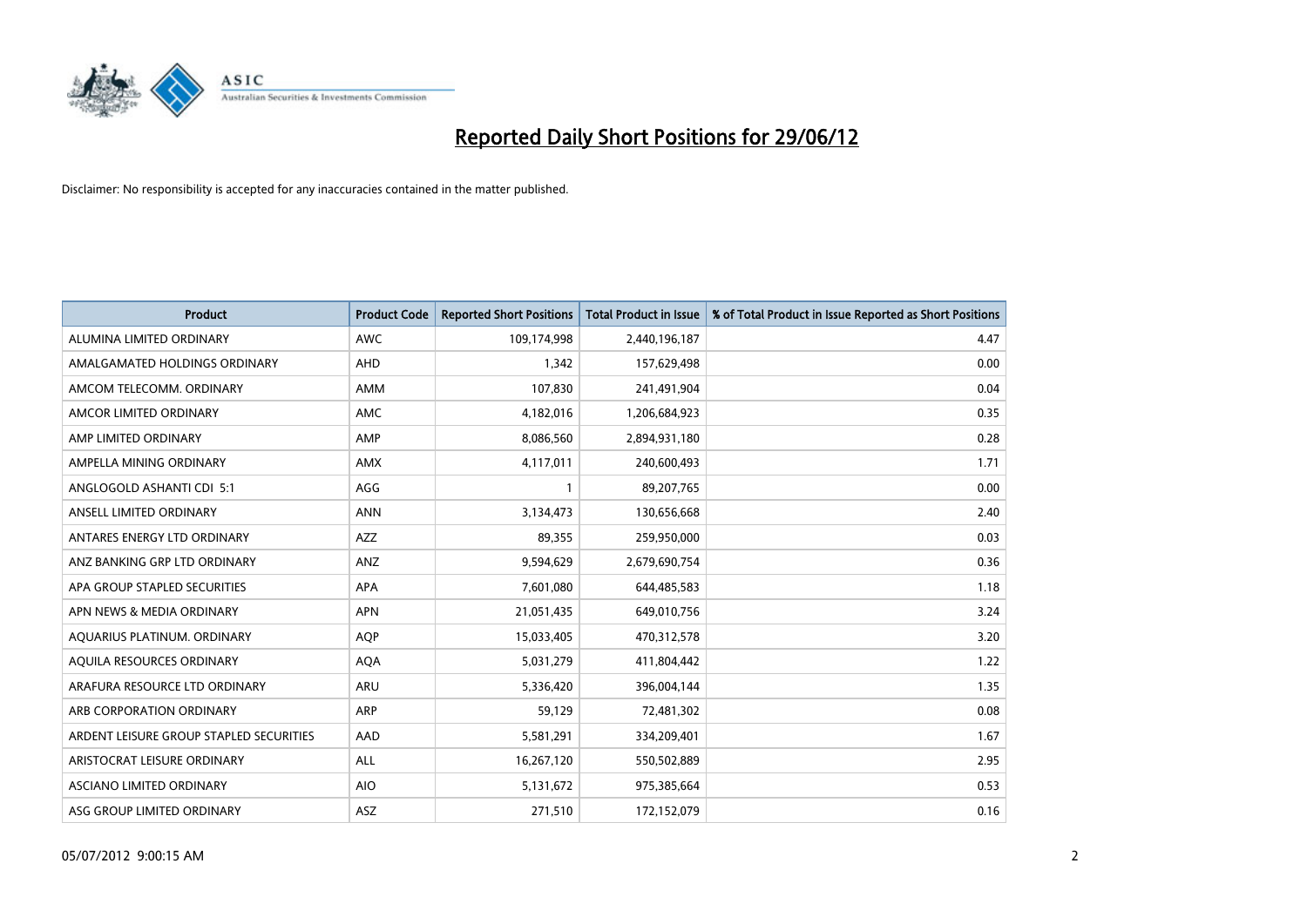

| <b>Product</b>                          | <b>Product Code</b> | <b>Reported Short Positions</b> | <b>Total Product in Issue</b> | % of Total Product in Issue Reported as Short Positions |
|-----------------------------------------|---------------------|---------------------------------|-------------------------------|---------------------------------------------------------|
| ASPEN GROUP ORD/UNITS STAPLED           | <b>APZ</b>          | 165,604                         | 600,507,326                   | 0.03                                                    |
| ASPIRE MINING LTD ORDINARY              | <b>AKM</b>          | 270,129                         | 620,594,556                   | 0.04                                                    |
| ASTRO JAP PROP GROUP STAPLED SECURITIES | AJA                 | 9,861                           | 58,445,002                    | 0.02                                                    |
| ASX LIMITED ORDINARY                    | ASX                 | 3,594,965                       | 175,136,729                   | 2.05                                                    |
| ATLANTIC LIMITED ORDINARY               | ATI                 | 60,853                          | 143,393,703                   | 0.04                                                    |
| ATLAS IRON LIMITED ORDINARY             | <b>AGO</b>          | 9,225,135                       | 904,580,993                   | 1.02                                                    |
| AUCKLAND INTERNATION ORDINARY           | AIA                 | 50,000                          | 1,322,564,489                 | 0.00                                                    |
| AURORA OIL & GAS ORDINARY               | <b>AUT</b>          | 6,843,001                       | 445,458,159                   | 1.54                                                    |
| AUSDRILL LIMITED ORDINARY               | <b>ASL</b>          | 1,858,234                       | 304,397,289                   | 0.61                                                    |
| AUSENCO LIMITED ORDINARY                | AAX                 | 441,477                         | 123,872,665                   | 0.36                                                    |
| AUSTAL LIMITED ORDINARY                 | ASB                 | 198,109                         | 188,193,007                   | 0.11                                                    |
| AUSTBROKERS HOLDINGS ORDINARY           | <b>AUB</b>          | 120                             | 55,999,095                    | 0.00                                                    |
| AUSTIN ENGINEERING ORDINARY             | ANG                 | 20,490                          | 72,314,403                    | 0.03                                                    |
| AUSTRALAND PROPERTY STAPLED SECURITY    | <b>ALZ</b>          | 132,877                         | 576,846,597                   | 0.02                                                    |
| AUSTRALIAN AGRICULT, ORDINARY           | AAC                 | 535,270                         | 312,905,085                   | 0.17                                                    |
| AUSTRALIAN INFRASTR. UNITS/ORDINARY     | <b>AIX</b>          | 11,551,968                      | 620,733,944                   | 1.86                                                    |
| AUSTRALIAN PHARM. ORDINARY              | API                 | 254,289                         | 488,115,883                   | 0.05                                                    |
| AUTOMOTIVE HOLDINGS ORDINARY            | AHE                 | 1,556                           | 260,579,682                   | 0.00                                                    |
| AVIENNINGS LIMITED ORDINARY             | <b>AVJ</b>          | 575,001                         | 274,588,694                   | 0.21                                                    |
| AWE LIMITED ORDINARY                    | <b>AWE</b>          | 1,538,700                       | 521,871,941                   | 0.29                                                    |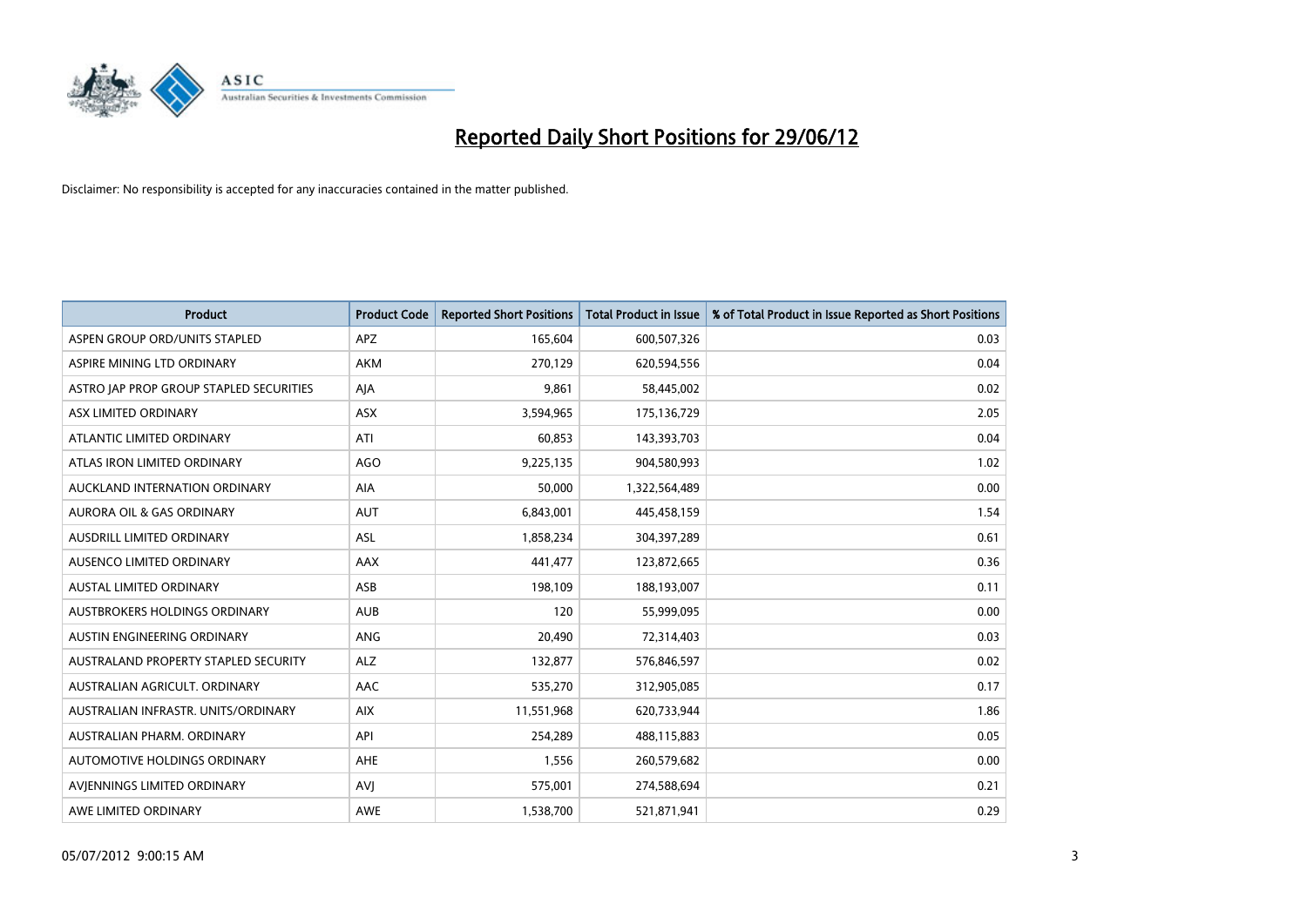

| <b>Product</b>                       | <b>Product Code</b> | <b>Reported Short Positions</b> | <b>Total Product in Issue</b> | % of Total Product in Issue Reported as Short Positions |
|--------------------------------------|---------------------|---------------------------------|-------------------------------|---------------------------------------------------------|
| AZIMUTH RES LTD ORDINARY             | <b>AZH</b>          | 1,252,271                       | 401,518,304                   | 0.31                                                    |
| AZUMAH RESOURCES ORDINARY            | <b>AZM</b>          | 743,919                         | 333,614,096                   | 0.22                                                    |
| <b>BANDANNA ENERGY ORDINARY</b>      | <b>BND</b>          | 3,635,071                       | 528,481,199                   | 0.69                                                    |
| BANK OF QUEENSLAND. ORDINARY         | <b>BOQ</b>          | 9,712,676                       | 308,797,224                   | 3.15                                                    |
| <b>BASE RES LIMITED ORDINARY</b>     | <b>BSE</b>          | 735,279                         | 460,440,029                   | 0.16                                                    |
| <b>BATHURST RESOURCES ORDINARY</b>   | <b>BTU</b>          | 34,014,042                      | 695,747,997                   | 4.89                                                    |
| <b>BC IRON LIMITED ORDINARY</b>      | <b>BCI</b>          | 279,511                         | 103,861,000                   | 0.27                                                    |
| BEACH ENERGY LIMITED ORDINARY        | <b>BPT</b>          | 25,298,505                      | 1,255,464,157                 | 2.02                                                    |
| BEADELL RESOURCE LTD ORDINARY        | <b>BDR</b>          | 12,398,000                      | 716,004,752                   | 1.73                                                    |
| BENDIGO AND ADELAIDE ORDINARY        | <b>BEN</b>          | 6,652,706                       | 396,604,957                   | 1.68                                                    |
| BENITEC BIOPHARMA ORDINARY           | <b>BLT</b>          | 75,000                          | 970,628,529                   | 0.01                                                    |
| BERKELEY RESOURCES ORDINARY          | <b>BKY</b>          | 359,026                         | 179,298,273                   | 0.20                                                    |
| BETASHARES ASX RES ETF UNITS         | <b>ORE</b>          | 20,866                          | 4,220,217                     | 0.49                                                    |
| <b>BHP BILLITON LIMITED ORDINARY</b> | <b>BHP</b>          | 5,972,224                       | 3,211,691,105                 | 0.19                                                    |
| <b>BILLABONG ORDINARY</b>            | <b>BBG</b>          | 33,258,767                      | 410,969,573                   | 8.09                                                    |
| <b>BIOTA HOLDINGS ORDINARY</b>       | <b>BTA</b>          | 958,187                         | 182,350,316                   | 0.53                                                    |
| <b>BLACKTHORN RESOURCES ORDINARY</b> | <b>BTR</b>          | 77,548                          | 127,818,000                   | 0.06                                                    |
| BLUESCOPE STEEL LTD ORDINARY         | <b>BSL</b>          | 48,109,838                      | 3,349,185,247                 | 1.44                                                    |
| <b>BOART LONGYEAR ORDINARY</b>       | <b>BLY</b>          | 8,552,299                       | 461,163,412                   | 1.85                                                    |
| <b>BOOM LOGISTICS ORDINARY</b>       | <b>BOL</b>          | 12,046                          | 468,663,585                   | 0.00                                                    |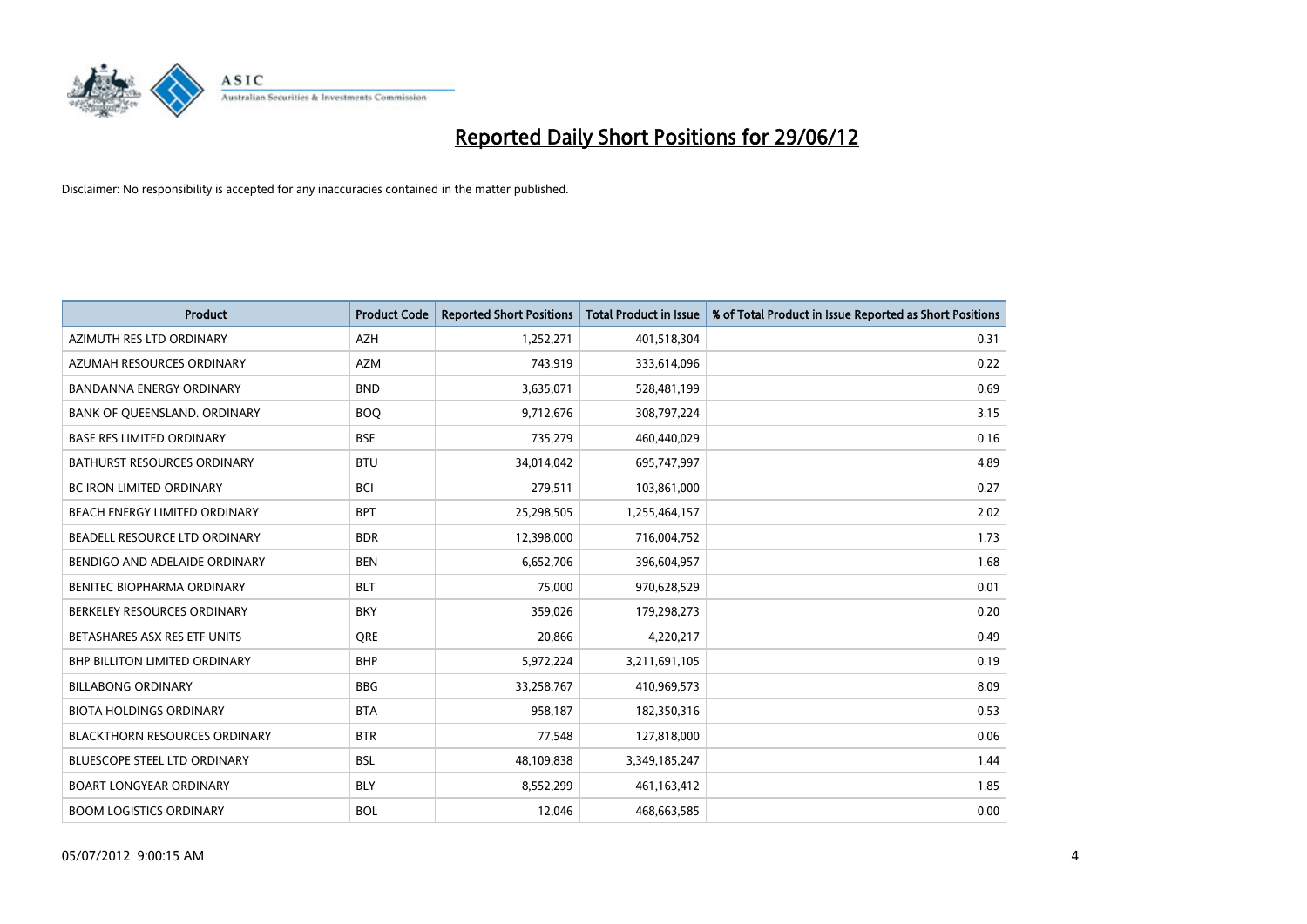

| <b>Product</b>                     | <b>Product Code</b> | <b>Reported Short Positions</b> | <b>Total Product in Issue</b> | % of Total Product in Issue Reported as Short Positions |
|------------------------------------|---------------------|---------------------------------|-------------------------------|---------------------------------------------------------|
| <b>BORAL LIMITED, ORDINARY</b>     | <b>BLD</b>          | 45,642,302                      | 758,572,140                   | 6.02                                                    |
| <b>BRADKEN LIMITED ORDINARY</b>    | <b>BKN</b>          | 1,919,397                       | 168,629,376                   | 1.14                                                    |
| BRAMBLES LIMITED DEFERRED          | <b>BXBN</b>         | 5,585                           | 74,048,788                    | 0.01                                                    |
| <b>BRAMBLES LIMITED ORDINARY</b>   | <b>BXB</b>          | 3,020,966                       | 1,536,059,936                 | 0.20                                                    |
| BREVILLE GROUP LTD ORDINARY        | <b>BRG</b>          | 1,662                           | 130,095,322                   | 0.00                                                    |
| <b>BRICKWORKS LIMITED ORDINARY</b> | <b>BKW</b>          | 31,386                          | 147,567,333                   | 0.02                                                    |
| BT INVESTMENT MNGMNT ORDINARY      | <b>BTT</b>          | 224,115                         | 267,906,977                   | 0.08                                                    |
| <b>BURU ENERGY ORDINARY</b>        | <b>BRU</b>          | 8,959,195                       | 251,007,144                   | 3.57                                                    |
| <b>BWP TRUST ORDINARY UNITS</b>    | <b>BWP</b>          | 1,030,593                       | 525,255,093                   | 0.20                                                    |
| CABCHARGE AUSTRALIA ORDINARY       | CAB                 | 2,843,756                       | 120,430,683                   | 2.36                                                    |
| CALTEX AUSTRALIA ORDINARY          | <b>CTX</b>          | 5,429,803                       | 270,000,000                   | 2.01                                                    |
| CAMPBELL BROTHERS ORDINARY         | <b>CPB</b>          | 905,478                         | 67,503,411                    | 1.34                                                    |
| CAPE LAMBERT RES LTD ORDINARY      | <b>CFE</b>          | 510,643                         | 689,108,792                   | 0.07                                                    |
| CARABELLA RES LTD ORDINARY         | <b>CLR</b>          | 317,533                         | 133,642,797                   | 0.24                                                    |
| <b>CARBON ENERGY ORDINARY</b>      | <b>CNX</b>          | 77,039                          | 773,949,722                   | 0.01                                                    |
| <b>CARDNO LIMITED ORDINARY</b>     | CDD                 | 888,022                         | 138,103,523                   | 0.64                                                    |
| CARNARVON PETROLEUM ORDINARY       | <b>CVN</b>          | 99,527                          | 694,644,634                   | 0.01                                                    |
| CARPENTARIA EXP. LTD ORDINARY      | <b>CAP</b>          | 1,633                           | 105,191,301                   | 0.00                                                    |
| CARSALES.COM LTD ORDINARY          | <b>CRZ</b>          | 27,619,624                      | 233,689,223                   | 11.82                                                   |
| <b>CASH CONVERTERS ORDINARY</b>    | CCV                 | 31,671                          | 379,761,025                   | 0.01                                                    |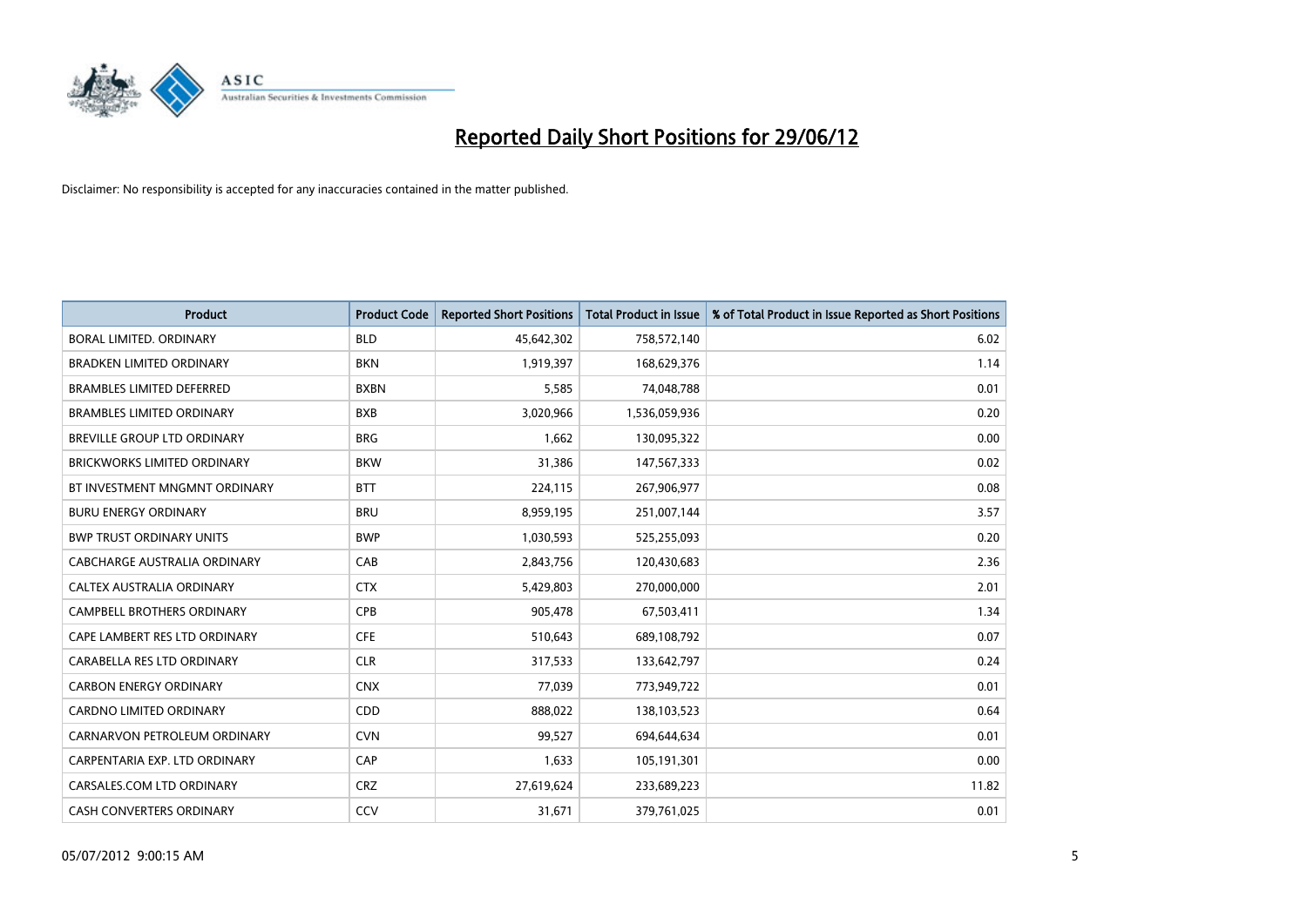

| <b>Product</b>                           | <b>Product Code</b> | <b>Reported Short Positions</b> | <b>Total Product in Issue</b> | % of Total Product in Issue Reported as Short Positions |
|------------------------------------------|---------------------|---------------------------------|-------------------------------|---------------------------------------------------------|
| CENTRO RETAIL AUST ORD/UNIT STAPLED SEC  | <b>CRF</b>          | 20,679,165                      | 1,340,723,189                 | 1.54                                                    |
| CERAMIC FUEL CELLS ORDINARY              | <b>CFU</b>          | 146,659                         | 1,366,298,863                 | 0.01                                                    |
| CFS RETAIL TRUST GRP STAPLED SECURITIES  | <b>CFX</b>          | 76,887,643                      | 2,835,026,953                 | 2.71                                                    |
| CGA MINING LIMITED ORDINARY              | <b>CGX</b>          | 259,904                         | 337,725,726                   | 0.08                                                    |
| CHALLENGER DIV.PRO. STAPLED UNITS        | <b>CDI</b>          | 740,599                         | 860,977,302                   | 0.09                                                    |
| <b>CHALLENGER INFRAST, STAPLED UNITS</b> | <b>CIF</b>          | 380,996                         | 316,223,785                   | 0.12                                                    |
| CHALLENGER LIMITED ORDINARY              | <b>CGF</b>          | 11,128,358                      | 544,827,710                   | 2.04                                                    |
| CHARTER HALL GROUP STAPLED US PROHIBIT.  | <b>CHC</b>          | 355,365                         | 296,846,225                   | 0.12                                                    |
| <b>CHARTER HALL RETAIL UNITS</b>         | <b>CQR</b>          | 892,806                         | 299,628,571                   | 0.30                                                    |
| <b>CHORUS LIMITED ORDINARY</b>           | <b>CNU</b>          | 1,061,865                       | 385,082,123                   | 0.28                                                    |
| CITIGOLD CORP LTD ORDINARY               | <b>CTO</b>          | 1,355,317                       | 1,105,078,301                 | 0.12                                                    |
| <b>CLOUGH LIMITED ORDINARY</b>           | <b>CLO</b>          | 221,667                         | 773,729,263                   | 0.03                                                    |
| <b>CNPR GRP UNITS/ORD STAPLED</b>        | <b>CNP</b>          | 2,537                           | 972,414,514                   | 0.00                                                    |
| COAL OF AFRICA LTD ORDINARY              | <b>CZA</b>          | 148,564                         | 666,323,828                   | 0.02                                                    |
| <b>COALSPUR MINES LTD ORDINARY</b>       | <b>CPL</b>          | 11,239,549                      | 620,729,899                   | 1.81                                                    |
| COALWORKS LIMITED ORDINARY               | <b>CWK</b>          | 746,995                         | 171,618,964                   | 0.44                                                    |
| COBAR CONSOLIDATED ORDINARY              | CCU                 | 297,493                         | 210,101,187                   | 0.14                                                    |
| COCA-COLA AMATIL ORDINARY                | <b>CCL</b>          | 8,085,276                       | 761,319,007                   | 1.06                                                    |
| <b>COCHLEAR LIMITED ORDINARY</b>         | <b>COH</b>          | 5,848,455                       | 56,929,432                    | 10.27                                                   |
| <b>COCKATOO COAL ORDINARY</b>            | <b>COK</b>          | 17,278,746                      | 1,016,746,908                 | 1.70                                                    |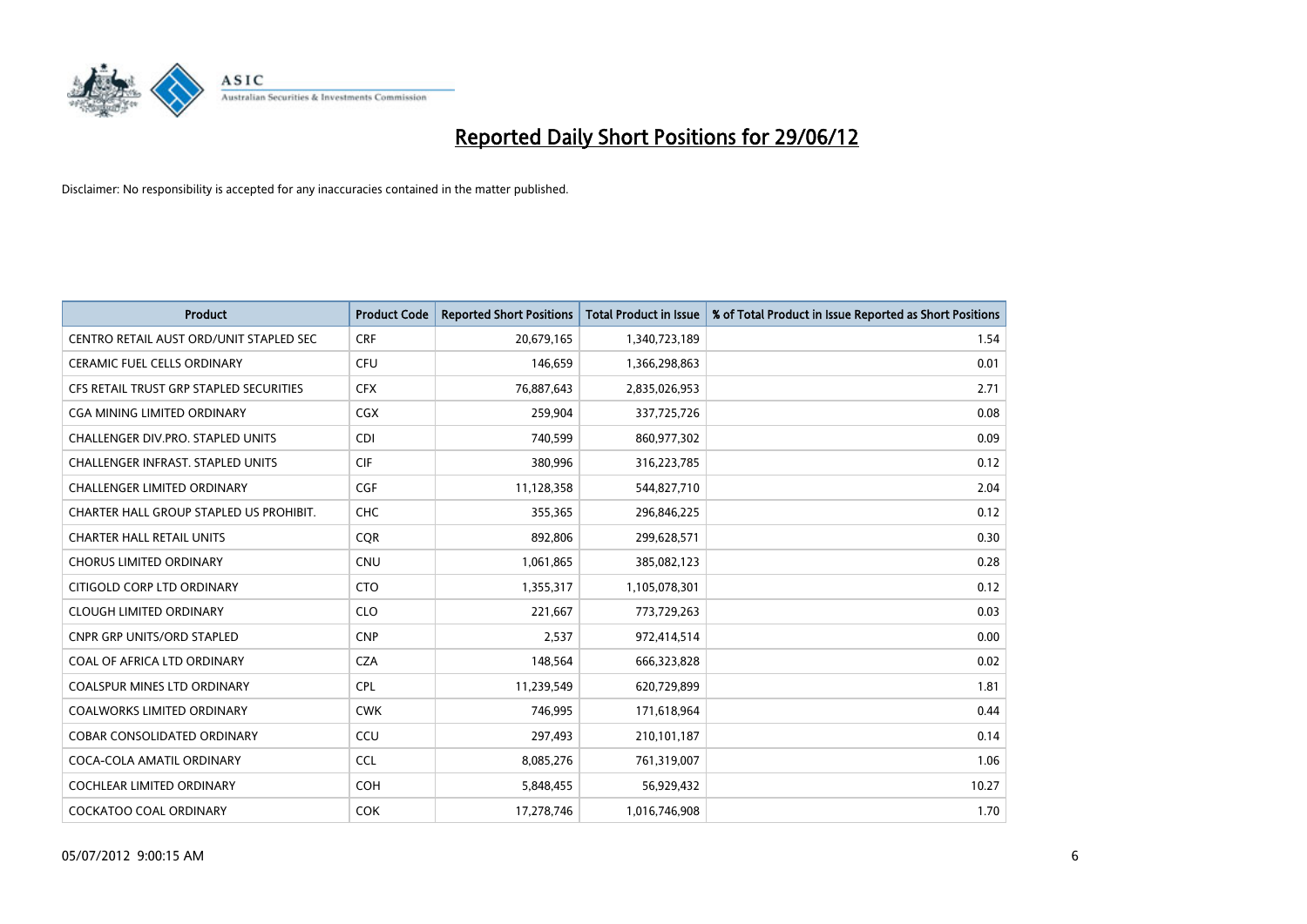

| <b>Product</b>                          | <b>Product Code</b> | <b>Reported Short Positions</b> | <b>Total Product in Issue</b> | % of Total Product in Issue Reported as Short Positions |
|-----------------------------------------|---------------------|---------------------------------|-------------------------------|---------------------------------------------------------|
| <b>COFFEY INTERNATIONAL ORDINARY</b>    | <b>COF</b>          | 272,023                         | 255,833,165                   | 0.11                                                    |
| <b>COKAL LTD ORDINARY</b>               | <b>CKA</b>          | 65,563                          | 411,046,892                   | 0.02                                                    |
| COLLINS FOODS LTD ORDINARY              | <b>CKF</b>          | 78,670                          | 93,000,003                    | 0.08                                                    |
| COMMONWEALTH BANK, ORDINARY             | <b>CBA</b>          | 32,894,558                      | 1,592,154,780                 | 2.07                                                    |
| <b>COMMONWEALTH PROP ORDINARY UNITS</b> | <b>CPA</b>          | 42,659,766                      | 2,347,003,413                 | 1.82                                                    |
| <b>COMPASS RESOURCES ORDINARY</b>       | <b>CMR</b>          | 7,472                           | 1,403,744,100                 | 0.00                                                    |
| COMPUTERSHARE LTD ORDINARY              | <b>CPU</b>          | 5,030,609                       | 555,664,059                   | 0.91                                                    |
| CONSOLIDATED MEDIA. ORDINARY            | <b>CMJ</b>          | 1,191,896                       | 561,834,996                   | 0.21                                                    |
| CONTINENTAL COAL LTD ORDINARY           | <b>CCC</b>          | 983                             | 430,742,398                   | 0.00                                                    |
| <b>COOPER ENERGY LTD ORDINARY</b>       | <b>COE</b>          | 103,948                         | 292,791,528                   | 0.04                                                    |
| <b>CREDIT CORP GROUP ORDINARY</b>       | <b>CCP</b>          | 39,149                          | 45,571,114                    | 0.09                                                    |
| <b>CROMWELL PROP STAPLED SECURITIES</b> | <b>CMW</b>          | 4,029                           | 1,169,688,943                 | 0.00                                                    |
| <b>CROWN LIMITED ORDINARY</b>           | <b>CWN</b>          | 3,512,954                       | 728,394,185                   | 0.48                                                    |
| <b>CSG LIMITED ORDINARY</b>             | CSV                 | 803,963                         | 282,567,499                   | 0.28                                                    |
| <b>CSL LIMITED ORDINARY</b>             | <b>CSL</b>          | 3,703,659                       | 509,214,861                   | 0.73                                                    |
| <b>CSR LIMITED ORDINARY</b>             | <b>CSR</b>          | 41,256,542                      | 506,000,315                   | 8.15                                                    |
| <b>CUDECO LIMITED ORDINARY</b>          | CDU                 | 5,374,426                       | 189, 185, 878                 | 2.84                                                    |
| <b>CUE ENERGY RESOURCE ORDINARY</b>     | <b>CUE</b>          | 24,777                          | 698,119,720                   | 0.00                                                    |
| DART ENERGY LTD ORDINARY                | <b>DTE</b>          | 19,305,467                      | 768,645,654                   | 2.51                                                    |
| DAVID JONES LIMITED ORDINARY            | <b>DJS</b>          | 48,632,211                      | 528,655,600                   | 9.20                                                    |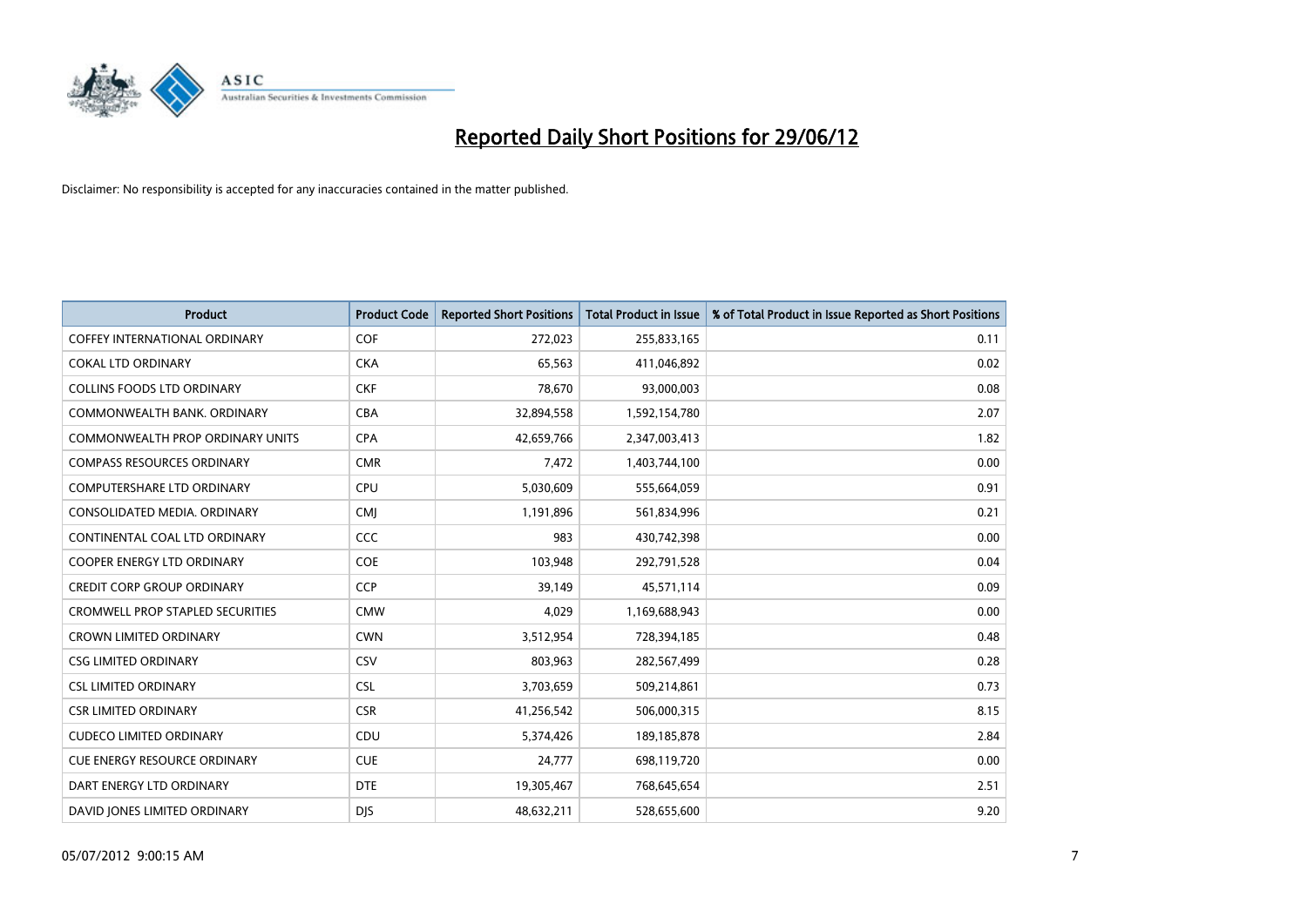

| <b>Product</b>                           | <b>Product Code</b> | <b>Reported Short Positions</b> | <b>Total Product in Issue</b> | % of Total Product in Issue Reported as Short Positions |
|------------------------------------------|---------------------|---------------------------------|-------------------------------|---------------------------------------------------------|
| DECMIL GROUP LIMITED ORDINARY            | <b>DCG</b>          | 641,307                         | 166,492,757                   | 0.39                                                    |
| DEXUS PROPERTY GROUP STAPLED UNITS       | <b>DXS</b>          | 93,250,464                      | 4,839,024,176                 | 1.93                                                    |
| DISCOVERY METALS LTD ORDINARY            | <b>DML</b>          | 15,394,706                      | 442,128,231                   | 3.48                                                    |
| DOMINO PIZZA ENTERPR ORDINARY            | <b>DMP</b>          | 329,904                         | 69,899,674                    | 0.47                                                    |
| DORAY MINERALS LTD ORDINARY              | <b>DRM</b>          | 29,962                          | 81,312,275                    | 0.04                                                    |
| DOWNER EDI LIMITED ORDINARY              | <b>DOW</b>          | 8,263,682                       | 429,100,296                   | 1.93                                                    |
| DRILLSEARCH ENERGY ORDINARY              | <b>DLS</b>          | 4,223,396                       | 337,449,196                   | 1.25                                                    |
| DUET GROUP STAPLED US PROHIBIT.          | <b>DUE</b>          | 4,069,204                       | 1,109,831,386                 | 0.37                                                    |
| DULUXGROUP LIMITED ORDINARY              | <b>DLX</b>          | 9,541,888                       | 368,984,902                   | 2.59                                                    |
| DWS LTD ORDINARY                         | <b>DWS</b>          | 1,850                           | 132,362,763                   | 0.00                                                    |
| ECHO ENTERTAINMENT ORDINARY              | <b>EGP</b>          | 40,733,221                      | 688,019,737                   | 5.92                                                    |
| <b>ELDERS LIMITED ORDINARY</b>           | <b>ELD</b>          | 15,993,818                      | 448,598,480                   | 3.57                                                    |
| ELDORADO GOLD CORP CDI 1:1               | EAU                 | 45,890                          | 7,028,874                     | 0.65                                                    |
| ELEMENTAL MINERALS ORDINARY              | <b>ELM</b>          | 456,557                         | 243,614,280                   | 0.19                                                    |
| ELEMENTOS LIMITED ORDINARY               | <b>ELT</b>          | 16                              | 82,383,526                    | 0.00                                                    |
| <b>EMECO HOLDINGS ORDINARY</b>           | <b>EHL</b>          | 3,832,316                       | 631,237,586                   | 0.61                                                    |
| <b>EMERALD OIL &amp; GAS NL ORDINARY</b> | <b>EMR</b>          | 885,652                         | 898,790,281                   | 0.10                                                    |
| <b>ENDEAVOUR MIN CORP CDI 1:1</b>        | <b>EVR</b>          | 31,541                          | 117,438,458                   | 0.03                                                    |
| <b>ENERGY RESOURCES ORDINARY 'A'</b>     | <b>ERA</b>          | 10,669,821                      | 517,725,062                   | 2.06                                                    |
| <b>ENERGY WORLD CORPOR. ORDINARY</b>     | <b>EWC</b>          | 13,561,027                      | 1,734,166,672                 | 0.78                                                    |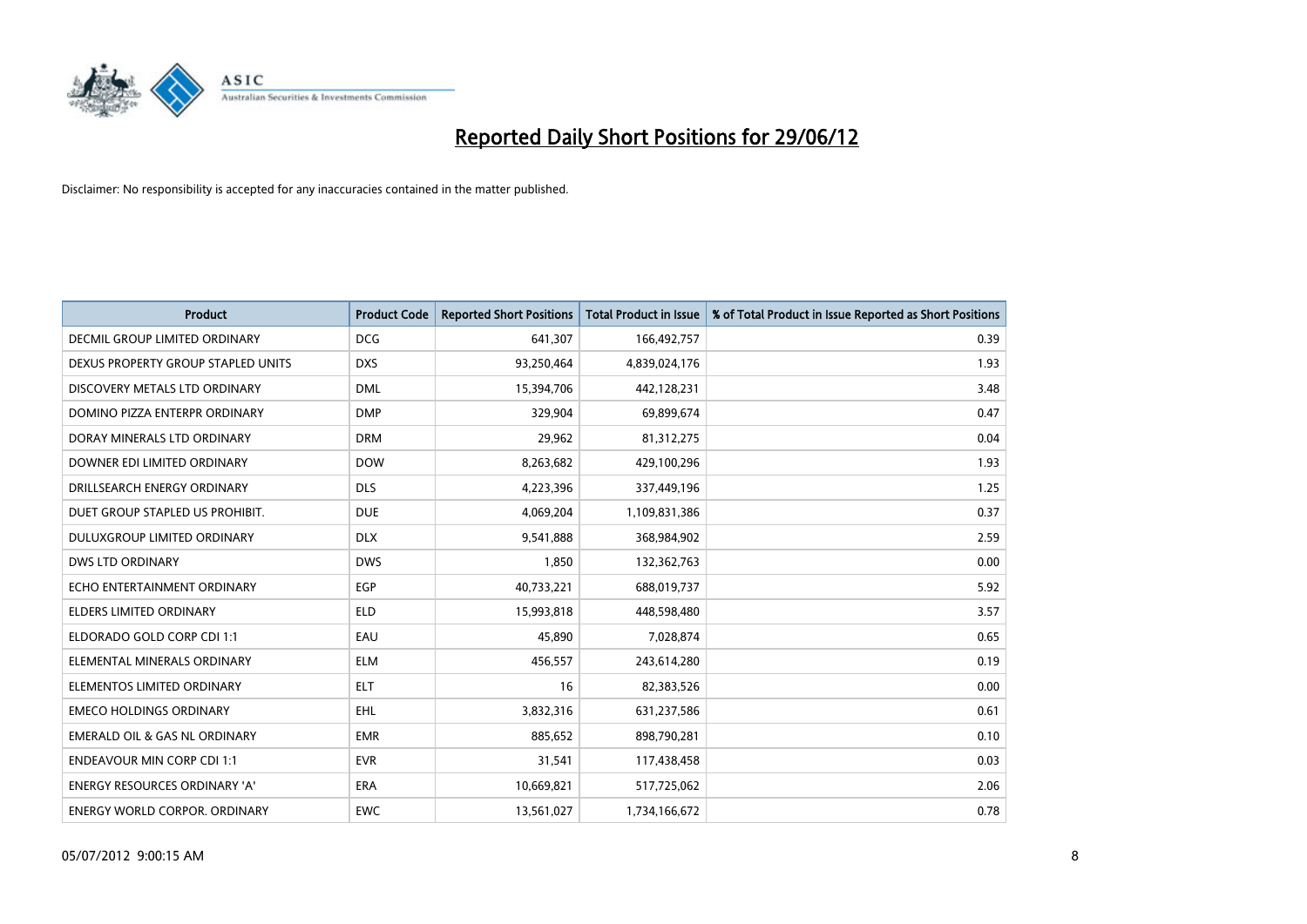

| <b>Product</b>                        | <b>Product Code</b> | <b>Reported Short Positions</b> | <b>Total Product in Issue</b> | % of Total Product in Issue Reported as Short Positions |
|---------------------------------------|---------------------|---------------------------------|-------------------------------|---------------------------------------------------------|
| <b>ENVESTRA LIMITED ORDINARY</b>      | <b>ENV</b>          | 12,633,804                      | 1,572,392,111                 | 0.80                                                    |
| EQUATORIAL RES LTD ORDINARY           | EQX                 | 125,824                         | 117,235,353                   | 0.11                                                    |
| EUREKA ENERGY LTD ORDINARY            | <b>EKA</b>          | 1,284,497                       | 237,764,050                   | 0.54                                                    |
| EVOLUTION MINING LTD ORDINARY         | <b>EVN</b>          | 2,141,380                       | 707,105,713                   | 0.30                                                    |
| <b>EXCO RESOURCES LTD ORDINARY</b>    | EXS                 | 55,578                          | 356,044,187                   | 0.02                                                    |
| FAIRFAX MEDIA LTD ORDINARY            | <b>FXI</b>          | 317,814,601                     | 2,351,955,725                 | 13.51                                                   |
| <b>FAR LTD ORDINARY</b>               | <b>FAR</b>          | 22,057,217                      | 2,499,846,742                 | 0.88                                                    |
| FISHER & PAYKEL H. ORDINARY           | <b>FPH</b>          | 5,000                           | 530,053,399                   | 0.00                                                    |
| FKP PROPERTY GROUP STAPLED SECURITIES | <b>FKP</b>          | 33,838,671                      | 1,211,033,858                 | 2.79                                                    |
| FLEETWOOD CORP ORDINARY               | <b>FWD</b>          | 106,971                         | 59,217,793                    | 0.18                                                    |
| FLETCHER BUILDING ORDINARY            | <b>FBU</b>          | 8,700,261                       | 682,866,936                   | 1.27                                                    |
| FLEXIGROUP LIMITED ORDINARY           | FXL                 | 34,983                          | 282,113,791                   | 0.01                                                    |
| FLIGHT CENTRE ORDINARY                | <b>FLT</b>          | 12,293,877                      | 100,039,833                   | 12.29                                                   |
| FLINDERS MINES LTD ORDINARY           | <b>FMS</b>          | 849,957                         | 1,821,300,404                 | 0.05                                                    |
| <b>FOCUS MINERALS LTD ORDINARY</b>    | <b>FML</b>          | 521,329                         | 4,320,773,701                 | 0.01                                                    |
| FORGE GROUP LIMITED ORDINARY          | FGE                 | 359,512                         | 86,169,014                    | 0.42                                                    |
| FORTESCUE METALS GRP ORDINARY         | <b>FMG</b>          | 169,113,064                     | 3,113,798,659                 | 5.43                                                    |
| <b>G.U.D. HOLDINGS ORDINARY</b>       | GUD                 | 1,120,387                       | 70,803,455                    | 1.58                                                    |
| <b>G8 EDUCATION LIMITED ORDINARY</b>  | <b>GEM</b>          | $\mathbf{1}$                    | 203,770,273                   | 0.00                                                    |
| <b>GALAXY RESOURCES ORDINARY</b>      | <b>GXY</b>          | 7,184,290                       | 364,425,203                   | 1.97                                                    |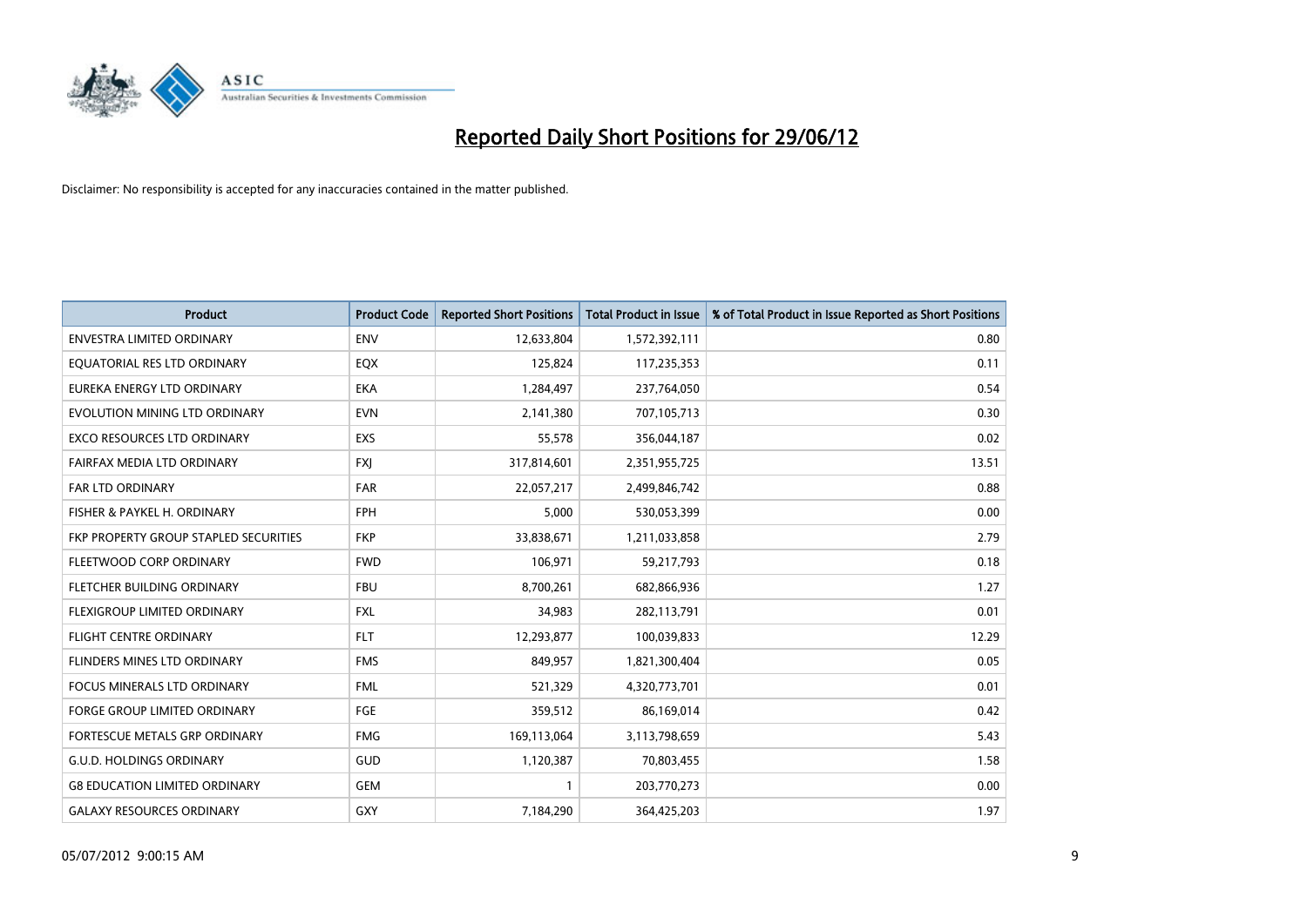

| <b>Product</b>                                   | <b>Product Code</b> | <b>Reported Short Positions</b> | <b>Total Product in Issue</b> | % of Total Product in Issue Reported as Short Positions |
|--------------------------------------------------|---------------------|---------------------------------|-------------------------------|---------------------------------------------------------|
| <b>GENETIC TECHNOLOGIES ORDINARY</b>             | <b>GTG</b>          | 363,000                         | 464,771,819                   | 0.08                                                    |
| <b>GEODYNAMICS LIMITED ORDINARY</b>              | GDY                 | 850                             | 406,452,608                   | 0.00                                                    |
| <b>GINDALBIE METALS LTD ORDINARY</b>             | GBG                 | 43,431,130                      | 1,247,487,454                 | 3.48                                                    |
| <b>GLOBAL CONSTRUCTION ORDINARY</b>              | GCS                 | 10,000                          | 116,464,741                   | 0.01                                                    |
| <b>GLOUCESTER COAL ORDINARY</b>                  | GCL                 | 818,393                         | 218,727,665                   | 0.37                                                    |
| <b>GOLD ROAD RES LTD ORDINARY</b>                | GOR                 | 158,619                         | 389,975,665                   | 0.04                                                    |
| <b>GOODMAN FIELDER, ORDINARY</b>                 | <b>GFF</b>          | 35,358,769                      | 1,955,559,207                 | 1.81                                                    |
| <b>GOODMAN GROUP STAPLED US PROHIBIT.</b>        | <b>GMG</b>          | 29,281,207                      | 1,605,107,475                 | 1.82                                                    |
| <b>GPT GROUP STAPLED SEC.</b>                    | GPT                 | 3,898,515                       | 1,775,596,199                 | 0.22                                                    |
| <b>GRAINCORP LIMITED A CLASS ORDINARY</b>        | <b>GNC</b>          | 720,582                         | 198,318,900                   | 0.36                                                    |
| <b>GRANGE RESOURCES. ORDINARY</b>                | GRR                 | 2,232,650                       | 1,154,766,592                 | 0.19                                                    |
| <b>GREENLAND MIN EN LTD ORDINARY</b>             | GGG                 | 3,836,234                       | 416,390,488                   | 0.92                                                    |
| <b>GROWTHPOINT PROPERTY ORD/UNIT STAPLED SEC</b> | GOZ                 | 123,430                         | 379,476,246                   | 0.03                                                    |
| <b>GRYPHON MINERALS LTD ORDINARY</b>             | GRY                 | 10,255,706                      | 348,264,983                   | 2.94                                                    |
| <b>GUILDFORD COAL LTD ORDINARY</b>               | <b>GUF</b>          | 2,658,644                       | 276,867,530                   | 0.96                                                    |
| <b>GUIARAT NRE COAL LTD ORDINARY</b>             | <b>GNM</b>          | 664,000                         | 993,137,858                   | 0.07                                                    |
| <b>GUNNS LIMITED ORDINARY</b>                    | <b>GNS</b>          | 30,512,933                      | 848,401,559                   | 3.60                                                    |
| <b>GWA GROUP LTD ORDINARY</b>                    | <b>GWA</b>          | 17,112,746                      | 302,005,514                   | 5.67                                                    |
| HARVEY NORMAN ORDINARY                           | <b>HVN</b>          | 101,192,434                     | 1,062,316,784                 | 9.53                                                    |
| HASTIE GROUP LIMITED ORDINARY                    | <b>HST</b>          | 233,914                         | 137,353,504                   | 0.17                                                    |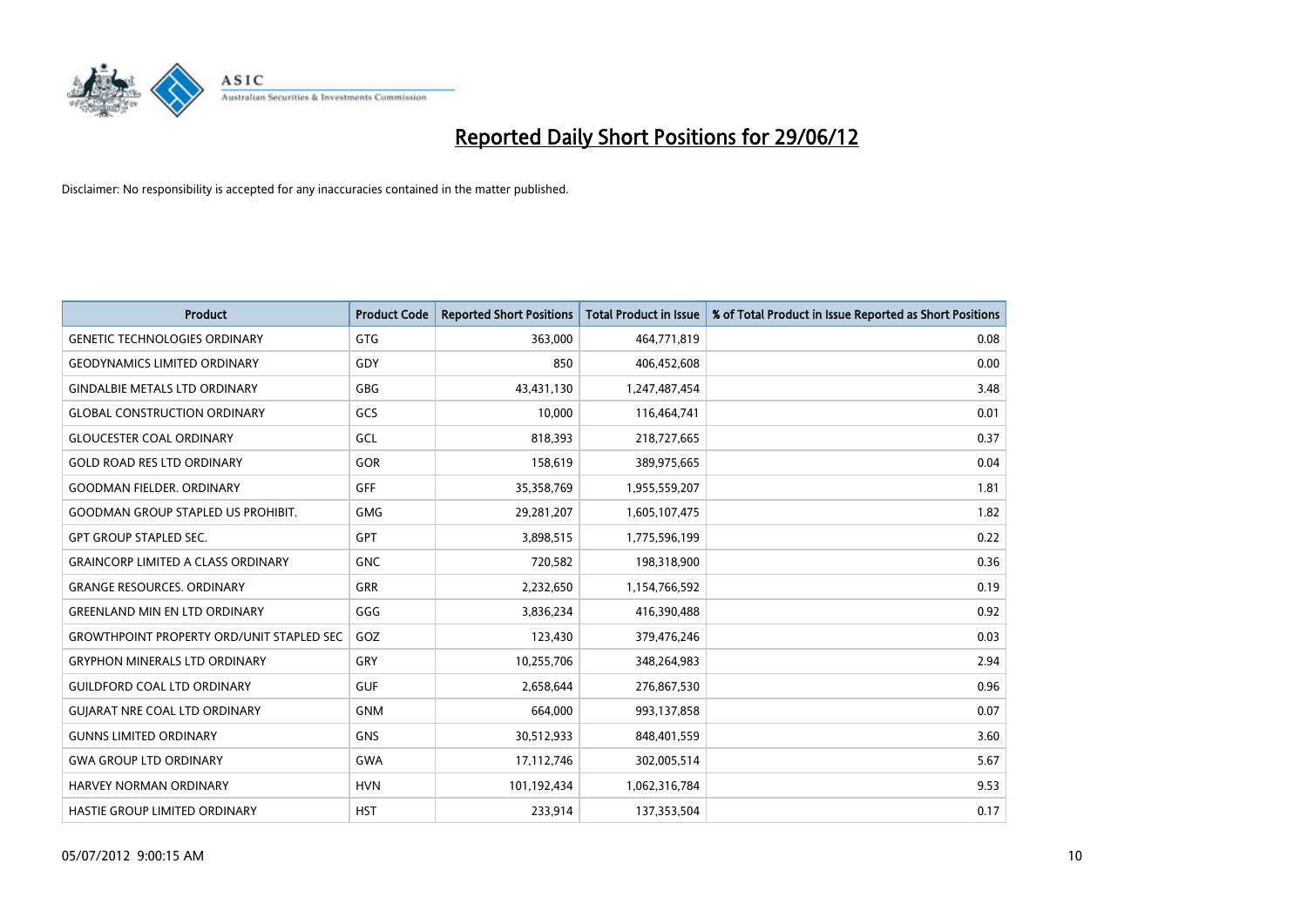

| <b>Product</b>                           | <b>Product Code</b> | <b>Reported Short Positions</b> | <b>Total Product in Issue</b> | % of Total Product in Issue Reported as Short Positions |
|------------------------------------------|---------------------|---------------------------------|-------------------------------|---------------------------------------------------------|
| HASTINGS DIVERSIFIED STAPLED SECURITY    | <b>HDF</b>          | 777,012                         | 530,001,072                   | 0.15                                                    |
| HAVILAH RESOURCES NL ORDINARY            | <b>HAV</b>          | 126,344                         | 101,311,223                   | 0.12                                                    |
| <b>HENDERSON GROUP CDI 1:1</b>           | <b>HGG</b>          | 5,417,510                       | 701,518,485                   | 0.77                                                    |
| HFA HOLDINGS LIMITED ORDINARY            | <b>HFA</b>          | 3,809                           | 117,332,831                   | 0.00                                                    |
| <b>HIGHLANDS PACIFIC ORDINARY</b>        | <b>HIG</b>          | 68,520                          | 686,202,481                   | 0.01                                                    |
| HILLGROVE RES LTD ORDINARY               | <b>HGO</b>          | 4,666,015                       | 793,698,575                   | 0.59                                                    |
| HILLS HOLDINGS LTD ORDINARY              | <b>HIL</b>          | 1,952,387                       | 246,500,444                   | 0.79                                                    |
| HORIZON OIL LIMITED ORDINARY             | <b>HZN</b>          | 29,401,498                      | 1,130,811,515                 | 2.60                                                    |
| <b>ICON ENERGY LIMITED ORDINARY</b>      | <b>ICN</b>          | 72                              | 469,301,394                   | 0.00                                                    |
| <b>IINET LIMITED ORDINARY</b>            | <b>IIN</b>          | 116,456                         | 160,968,847                   | 0.07                                                    |
| ILUKA RESOURCES ORDINARY                 | ILU                 | 35,682,614                      | 418,700,517                   | 8.52                                                    |
| <b>IMDEX LIMITED ORDINARY</b>            | <b>IMD</b>          | 246,095                         | 208,250,426                   | 0.12                                                    |
| IMF (AUSTRALIA) LTD ORDINARY             | <b>IMF</b>          | 91,520                          | 123,828,193                   | 0.07                                                    |
| <b>INCITEC PIVOT ORDINARY</b>            | <b>IPL</b>          | 4,199,330                       | 1,628,730,107                 | 0.26                                                    |
| <b>INDEPENDENCE GROUP ORDINARY</b>       | <b>IGO</b>          | 11,604,189                      | 232,882,535                   | 4.98                                                    |
| INDOPHIL RESOURCES ORDINARY              | <b>IRN</b>          | 1,020,059                       | 1,203,146,194                 | 0.08                                                    |
| INDUSTREA LIMITED ORDINARY               | IDL                 | 553,042                         | 370,268,218                   | 0.15                                                    |
| <b>INFIGEN ENERGY STAPLED SECURITIES</b> | <b>IFN</b>          | 5,596,901                       | 762,265,972                   | 0.73                                                    |
| <b>INSURANCE AUSTRALIA ORDINARY</b>      | <b>IAG</b>          | 5,413,282                       | 2,079,034,021                 | 0.26                                                    |
| INTEGRA MINING LTD. ORDINARY             | <b>IGR</b>          | 4,010,266                       | 846,343,881                   | 0.47                                                    |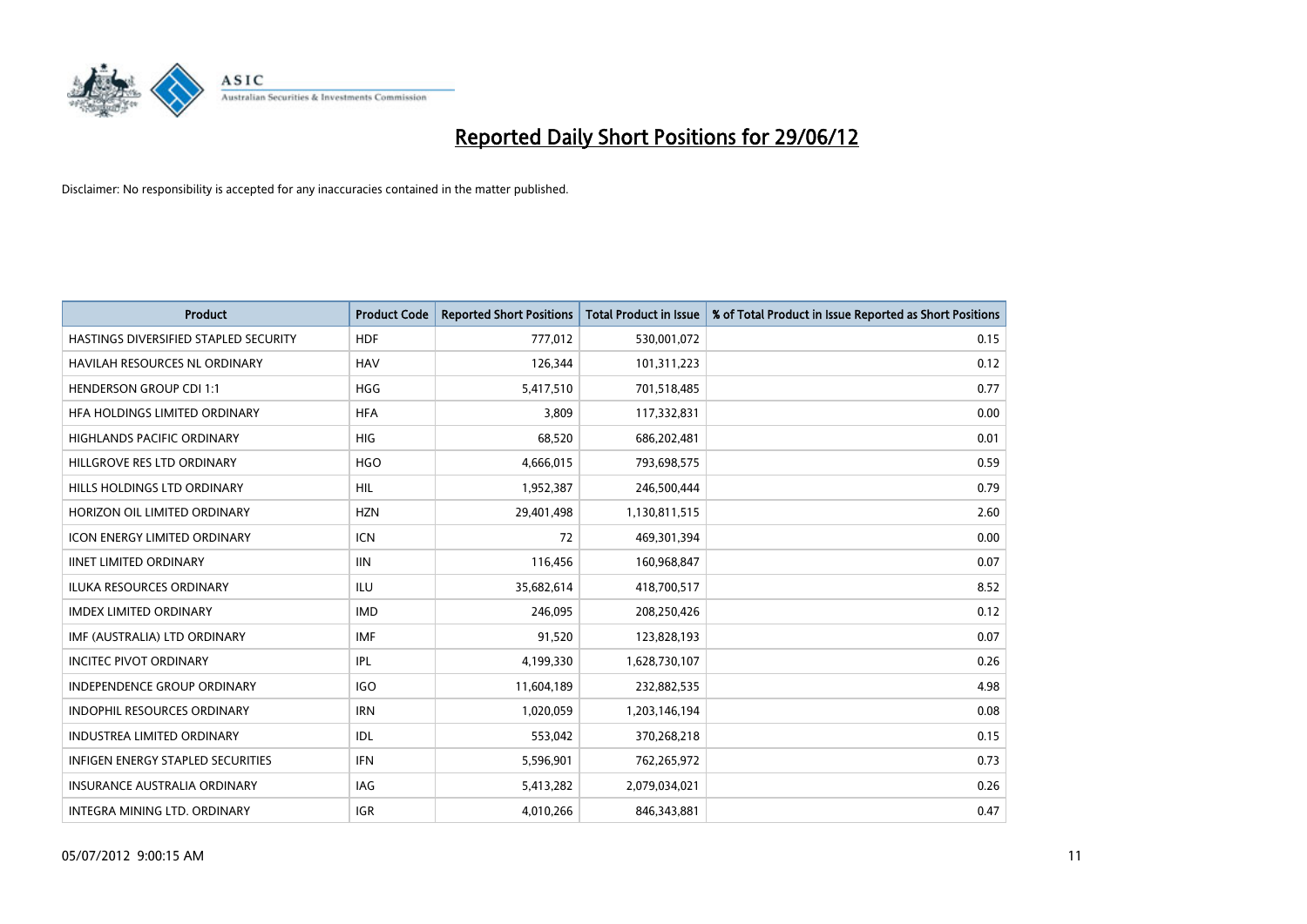

| <b>Product</b>                                  | <b>Product Code</b> | <b>Reported Short Positions</b> | <b>Total Product in Issue</b> | % of Total Product in Issue Reported as Short Positions |
|-------------------------------------------------|---------------------|---------------------------------|-------------------------------|---------------------------------------------------------|
| <b>INTREPID MINES ORDINARY</b>                  | <b>IAU</b>          | 11,326,535                      | 525,885,308                   | 2.15                                                    |
| <b>INVESTA OFFICE FUND STAPLED SECURITIES</b>   | <b>IOF</b>          | 1,988,812                       | 614,047,458                   | 0.32                                                    |
| <b>INVOCARE LIMITED ORDINARY</b>                | <b>IVC</b>          | 3,529,760                       | 110,030,298                   | 3.21                                                    |
| ION LIMITED ORDINARY                            | <b>ION</b>          | 164,453                         | 256,365,105                   | 0.06                                                    |
| <b>IOOF HOLDINGS LTD ORDINARY</b>               | IFL                 | 1,101,408                       | 229,794,395                   | 0.48                                                    |
| <b>IPROPERTY GROUP LTD ORDINARY</b>             | <b>IPP</b>          | 40,000                          | 179,879,862                   | 0.02                                                    |
| <b>IRESS LIMITED ORDINARY</b>                   | <b>IRE</b>          | 3,121,295                       | 127,036,010                   | 2.46                                                    |
| <b>IRON ORE HOLDINGS ORDINARY</b>               | <b>IOH</b>          | 55,697                          | 165,912,170                   | 0.03                                                    |
| <b>IRONCLAD MINING ORDINARY</b>                 | IFE.                | 1,725                           | 107,903,871                   | 0.00                                                    |
| ISHARES MSCI AUS 200 ISHARES MSCI AUS 200       | <b>IOZ</b>          | 73,898                          | 4,352,373                     | 1.70                                                    |
| ISHARES S&P HIGH DIV ISHARES S&P HIGH DIV       | <b>IHD</b>          | 64,906                          | 2,903,027                     | 2.24                                                    |
| ISHARES SMALL ORDS ISHARES SMALL ORDS           | <b>ISO</b>          | 416,718                         | 5,703,165                     | 7.31                                                    |
| <b>IVANHOE AUSTRALIA ORDINARY</b>               | <b>IVA</b>          | 3,887,717                       | 554,180,495                   | 0.70                                                    |
| <b>IAMES HARDIE INDUST CHESS DEPOSITARY INT</b> | <b>IHX</b>          | 12,877,044                      | 437,938,350                   | 2.94                                                    |
| <b>JB HI-FI LIMITED ORDINARY</b>                | <b>IBH</b>          | 20,756,739                      | 98,850,643                    | 21.00                                                   |
| <b>JUPITER MINES ORDINARY</b>                   | <b>IMS</b>          | 545                             | 1,806,834,044                 | 0.00                                                    |
| KAGARA LTD ORDINARY                             | KZL                 | 3,476,618                       | 798,953,117                   | 0.44                                                    |
| KANGAROO RES LTD ORDINARY                       | <b>KRL</b>          | 183,733                         | 3,434,430,012                 | 0.01                                                    |
| KAROON GAS AUSTRALIA ORDINARY                   | <b>KAR</b>          | 632,035                         | 221,420,769                   | 0.29                                                    |
| KASBAH RESOURCES ORDINARY                       | <b>KAS</b>          | 14,271                          | 395,412,596                   | 0.00                                                    |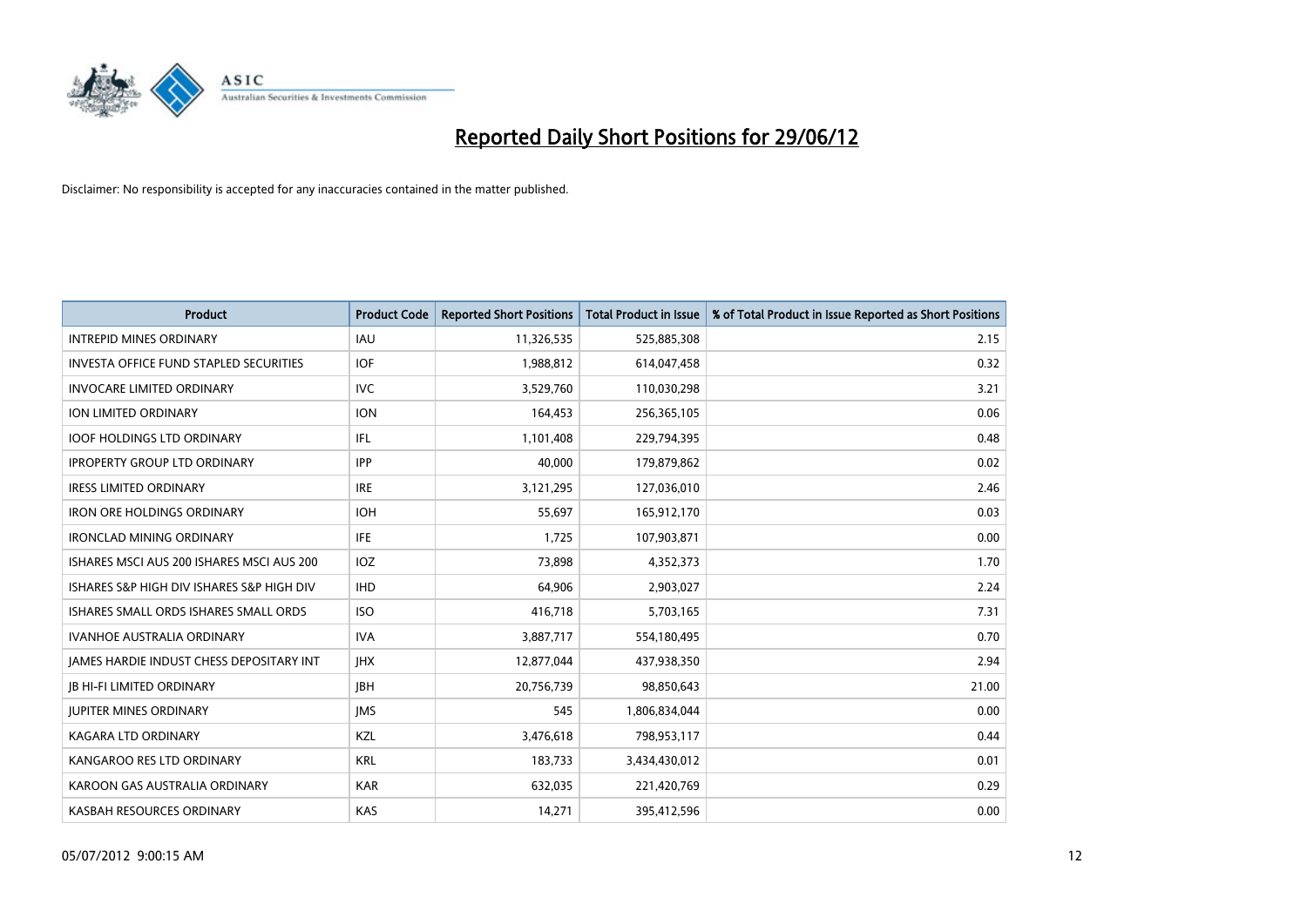

| <b>Product</b>                        | <b>Product Code</b> | <b>Reported Short Positions</b> | <b>Total Product in Issue</b> | % of Total Product in Issue Reported as Short Positions |
|---------------------------------------|---------------------|---------------------------------|-------------------------------|---------------------------------------------------------|
| KATHMANDU HOLD LTD ORDINARY           | <b>KMD</b>          | 1,940,071                       | 200,000,000                   | 0.97                                                    |
| <b>KBL MINING LIMITED ORDINARY</b>    | KBL                 | 1,820                           | 283,921,456                   | 0.00                                                    |
| KENTOR GOLD LIMITED ORDINARY          | KGL                 | 290                             | 106,209,874                   | 0.00                                                    |
| KEYBRIDGE CAPITAL ORDINARY            | <b>KBC</b>          | 1                               | 172,070,564                   | 0.00                                                    |
| KINGSGATE CONSOLID, ORDINARY          | <b>KCN</b>          | 5,386,338                       | 151,263,789                   | 3.56                                                    |
| KINGSROSE MINING LTD ORDINARY         | <b>KRM</b>          | 215,570                         | 289,167,830                   | 0.07                                                    |
| LEIGHTON HOLDINGS ORDINARY            | LEI                 | 8,991,160                       | 337,087,596                   | 2.67                                                    |
| LEND LEASE GROUP UNIT/ORD STAPLED     | LLC                 | 3,033,187                       | 572,789,827                   | 0.53                                                    |
| LINC ENERGY LTD ORDINARY              | <b>LNC</b>          | 38,754,543                      | 504,487,631                   | 7.68                                                    |
| LIQUEFIED NATURAL ORDINARY            | <b>LNG</b>          | 272,800                         | 267,699,015                   | 0.10                                                    |
| LYNAS CORPORATION ORDINARY            | <b>LYC</b>          | 175,546,176                     | 1,715,029,131                 | 10.24                                                   |
| M2 TELECOMMUNICATION ORDINARY         | <b>MTU</b>          | 555,227                         | 156,571,954                   | 0.35                                                    |
| <b>MACA LIMITED ORDINARY</b>          | <b>MLD</b>          | 46,598                          | 150,000,000                   | 0.03                                                    |
| <b>MACMAHON HOLDINGS ORDINARY</b>     | MAH                 | 2,041,755                       | 738,631,705                   | 0.28                                                    |
| MACO ATLAS ROADS GRP ORDINARY STAPLED | <b>MQA</b>          | 7,181,986                       | 464,279,594                   | 1.55                                                    |
| MACQUARIE GROUP LTD ORDINARY          | <b>MOG</b>          | 6,792,690                       | 348,635,692                   | 1.95                                                    |
| MARENGO MINING ORDINARY               | <b>MGO</b>          | 39,850                          | 1,003,745,113                 | 0.00                                                    |
| MATRIX C & E LTD ORDINARY             | <b>MCE</b>          | 887,842                         | 94,555,428                    | 0.94                                                    |
| <b>MAVERICK DRILLING ORDINARY</b>     | <b>MAD</b>          | 370,000                         | 267,594,286                   | 0.14                                                    |
| MCMILLAN SHAKESPEARE ORDINARY         | <b>MMS</b>          | 61,288                          | 74,523,965                    | 0.08                                                    |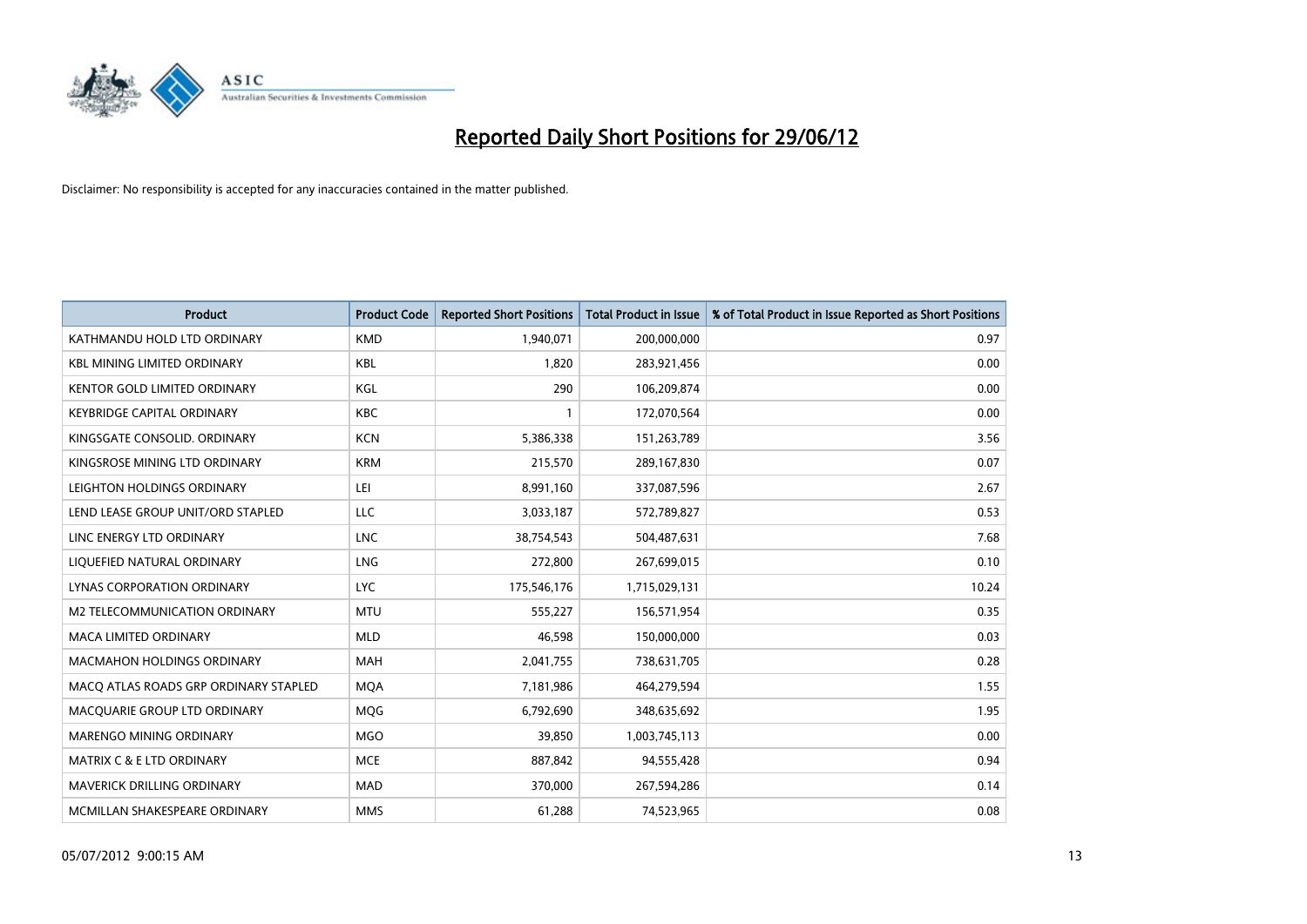

| <b>Product</b>                  | <b>Product Code</b> | <b>Reported Short Positions</b> | <b>Total Product in Issue</b> | % of Total Product in Issue Reported as Short Positions |
|---------------------------------|---------------------|---------------------------------|-------------------------------|---------------------------------------------------------|
| MEDUSA MINING LTD ORDINARY      | <b>MML</b>          | 1,832,978                       | 188,903,911                   | 0.97                                                    |
| MEO AUSTRALIA LTD ORDINARY      | <b>MEO</b>          | 592,923                         | 539,913,260                   | 0.11                                                    |
| <b>MERMAID MARINE ORDINARY</b>  | <b>MRM</b>          | 1,385,879                       | 219,453,350                   | 0.63                                                    |
| MESOBLAST LIMITED ORDINARY      | <b>MSB</b>          | 16,008,097                      | 284,478,361                   | 5.63                                                    |
| METALS X LIMITED ORDINARY       | <b>MLX</b>          | 2,186,310                       | 1,317,913,157                 | 0.17                                                    |
| METCASH LIMITED ORDINARY        | <b>MTS</b>          | 49,767,058                      | 771,345,864                   | 6.45                                                    |
| METGASCO LIMITED ORDINARY       | <b>MEL</b>          | 260,506                         | 337,414,140                   | 0.08                                                    |
| METMINCO LIMITED ORDINARY       | <b>MNC</b>          | 1,557,628                       | 1,749,541,573                 | 0.09                                                    |
| MHM METALS LIMITED ORDINARY     | <b>MHM</b>          | 37,083                          | 105,605,817                   | 0.04                                                    |
| MICLYN EXP OFFSHR ORDINARY      | <b>MIO</b>          | 60,899                          | 278,515,705                   | 0.02                                                    |
| MILTON CORPORATION ORDINARY     | <b>MLT</b>          | 12,800                          | 121,625,655                   | 0.01                                                    |
| MINBOS RESOURCES LTD ORDINARY   | <b>MNB</b>          | 4,200                           | 66,169,250                    | 0.01                                                    |
| MINCOR RESOURCES NL ORDINARY    | <b>MCR</b>          | 1,271,133                       | 189,791,999                   | 0.67                                                    |
| MINEMAKERS LIMITED ORDINARY     | <b>MAK</b>          | 3,603                           | 233,504,006                   | 0.00                                                    |
| MINERAL DEPOSITS ORDINARY       | <b>MDL</b>          | 129,780                         | 83,538,786                    | 0.16                                                    |
| MINERAL RESOURCES. ORDINARY     | <b>MIN</b>          | 2,099,957                       | 184,856,018                   | 1.14                                                    |
| MIRABELA NICKEL LTD ORDINARY    | <b>MBN</b>          | 20,242,300                      | 876,571,645                   | 2.31                                                    |
| MIRVAC GROUP STAPLED SECURITIES | <b>MGR</b>          | 26,158,036                      | 3,418,236,755                 | 0.77                                                    |
| MOLOPO ENERGY LTD ORDINARY      | <b>MPO</b>          | 1,168,636                       | 245,579,810                   | 0.48                                                    |
| MOLY MINES LIMITED ORDINARY     | <b>MOL</b>          | 37,410                          | 384,893,989                   | 0.01                                                    |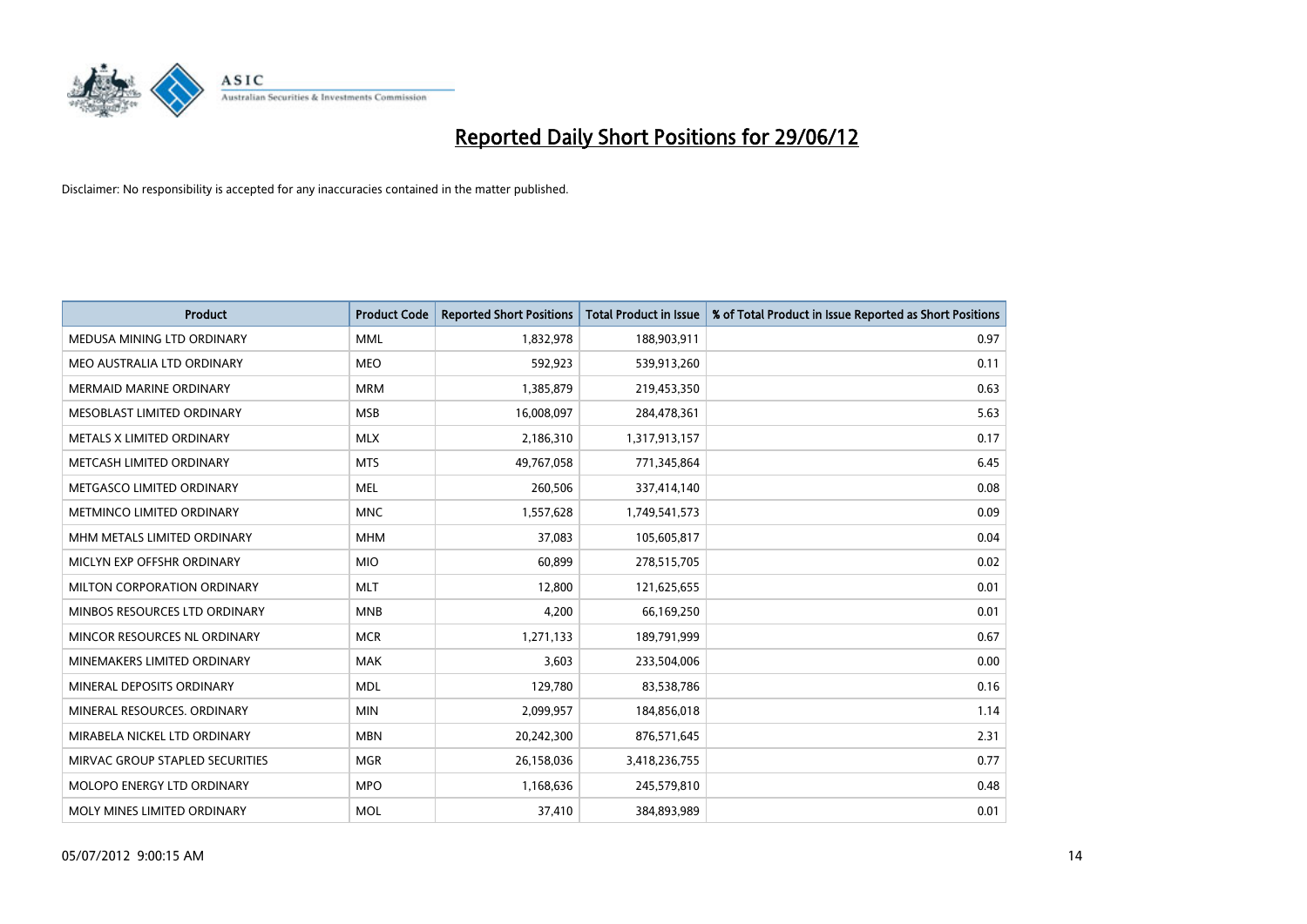

| <b>Product</b>                    | <b>Product Code</b> | <b>Reported Short Positions</b> | <b>Total Product in Issue</b> | % of Total Product in Issue Reported as Short Positions |
|-----------------------------------|---------------------|---------------------------------|-------------------------------|---------------------------------------------------------|
| MONADELPHOUS GROUP ORDINARY       | <b>MND</b>          | 2,919,722                       | 88,674,327                    | 3.29                                                    |
| MORTGAGE CHOICE LTD ORDINARY      | <b>MOC</b>          | 10,101                          | 120,319,572                   | 0.01                                                    |
| <b>MOUNT GIBSON IRON ORDINARY</b> | <b>MGX</b>          | 7,753,193                       | 1,085,516,652                 | 0.71                                                    |
| MURCHISON METALS LTD ORDINARY     | <b>MMX</b>          | 4,381,933                       | 450,093,277                   | 0.97                                                    |
| MYER HOLDINGS LTD ORDINARY        | <b>MYR</b>          | 60,117,431                      | 583,384,551                   | 10.30                                                   |
| NATIONAL AUST, BANK ORDINARY      | <b>NAB</b>          | 15,923,760                      | 2,239,884,428                 | 0.71                                                    |
| NAVITAS LIMITED ORDINARY          | <b>NVT</b>          | 10,856,432                      | 375,318,628                   | 2.89                                                    |
| NEON ENERGY LIMITED ORDINARY      | <b>NEN</b>          | 1,181,666                       | 436,464,518                   | 0.27                                                    |
| NEW HOPE CORPORATION ORDINARY     | <b>NHC</b>          | 1,962,818                       | 830,411,534                   | 0.24                                                    |
| NEWCREST MINING ORDINARY          | <b>NCM</b>          | 1,272,818                       | 765,000,000                   | 0.17                                                    |
| NEWS CORP A NON-VOTING CDI        | <b>NWSLV</b>        | 3,062,137                       | 1,588,560,770                 | 0.19                                                    |
| NEWS CORP B VOTING CDI            | <b>NWS</b>          | 826,140                         | 798,520,953                   | 0.10                                                    |
| NEXTDC LIMITED ORDINARY           | <b>NXT</b>          | 1,380,683                       | 150,602,388                   | 0.92                                                    |
| NEXUS ENERGY LIMITED ORDINARY     | <b>NXS</b>          | 1,143,457                       | 1,329,821,159                 | 0.09                                                    |
| NIB HOLDINGS LIMITED ORDINARY     | <b>NHF</b>          | 39,078                          | 439,004,182                   | 0.01                                                    |
| NIDO PETROLEUM ORDINARY           | <b>NDO</b>          | 117,323                         | 1,389,163,151                 | 0.01                                                    |
| NOBLE MINERAL RES ORDINARY        | <b>NMG</b>          | 4,208,213                       | 610,147,952                   | 0.69                                                    |
| NORFOLK GROUP ORDINARY            | <b>NFK</b>          | 1,550                           | 158,890,730                   | 0.00                                                    |
| NORTHERN IRON LTD ORDINARY        | <b>NFE</b>          | 429,718                         | 369,980,113                   | 0.12                                                    |
| NORTHERN MIN LTD ORDINARY         | <b>NTU</b>          | 3,316                           | 207,860,518                   | 0.00                                                    |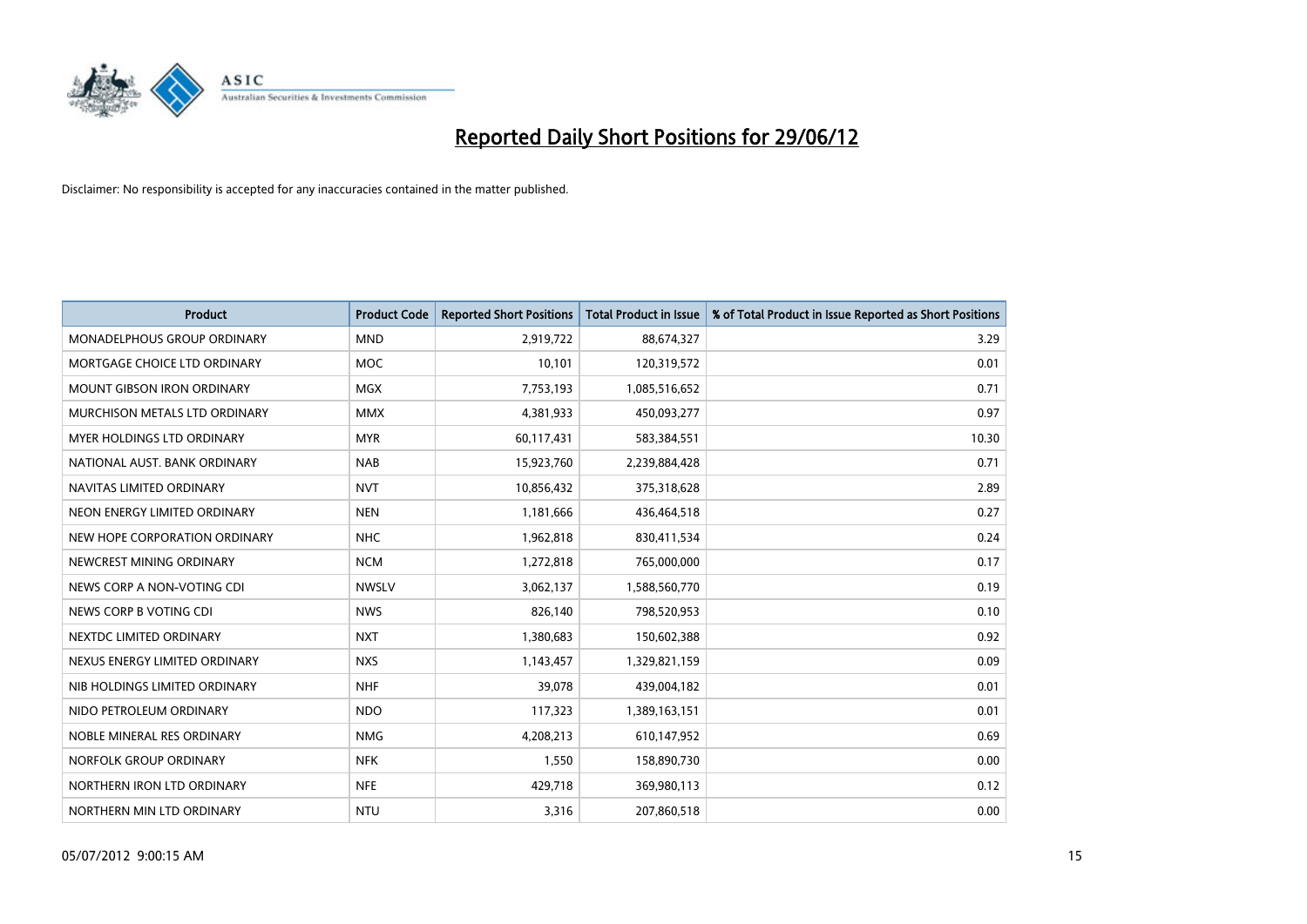

| <b>Product</b>                        | <b>Product Code</b> | <b>Reported Short Positions</b> | <b>Total Product in Issue</b> | % of Total Product in Issue Reported as Short Positions |
|---------------------------------------|---------------------|---------------------------------|-------------------------------|---------------------------------------------------------|
| NORTHERN STAR ORDINARY                | <b>NST</b>          | 3,968,194                       | 402,288,032                   | 0.99                                                    |
| NRW HOLDINGS LIMITED ORDINARY         | <b>NWH</b>          | 363,157                         | 278,888,011                   | 0.13                                                    |
| NUCOAL RESOURCES LTD ORDINARY         | <b>NCR</b>          | 73,274                          | 768,612,354                   | 0.01                                                    |
| NUFARM LIMITED ORDINARY               | <b>NUF</b>          | 6,215,214                       | 262,142,247                   | 2.37                                                    |
| <b>OAKTON LIMITED ORDINARY</b>        | <b>OKN</b>          | 724,206                         | 93,221,874                    | 0.78                                                    |
| OCEANAGOLD CORP. CHESS DEPOSITARY INT | <b>OGC</b>          | 919,446                         | 262,886,876                   | 0.35                                                    |
| OIL SEARCH LTD ORDINARY               | OSH                 | 4,292,940                       | 1,331,356,047                 | 0.32                                                    |
| OM HOLDINGS LIMITED ORDINARY          | OMH                 | 6,504,831                       | 604,105,150                   | 1.08                                                    |
| <b>ONESTEEL LIMITED ORDINARY</b>      | OST                 | 5,938,200                       | 1,345,665,626                 | 0.44                                                    |
| OPUS GROUP LTD ORDINARY               | <b>OPG</b>          | 89,775                          | 53,678,177                    | 0.17                                                    |
| ORICA LIMITED ORDINARY                | ORI                 | 2,731,358                       | 365,007,037                   | 0.75                                                    |
| ORIGIN ENERGY ORDINARY                | <b>ORG</b>          | 5,875,378                       | 1,089,564,638                 | 0.54                                                    |
| OROCOBRE LIMITED ORDINARY             | <b>ORE</b>          | 293,173                         | 103,195,029                   | 0.28                                                    |
| OROTONGROUP LIMITED ORDINARY          | ORL                 | 140,102                         | 40,880,902                    | 0.34                                                    |
| <b>OZ MINERALS ORDINARY</b>           | <b>OZL</b>          | 5,369,541                       | 304,743,548                   | 1.76                                                    |
| PACIFIC BRANDS ORDINARY               | <b>PBG</b>          | 6,612,835                       | 912,915,695                   | 0.72                                                    |
| PALADIN ENERGY LTD ORDINARY           | <b>PDN</b>          | 73,993,045                      | 835,645,290                   | 8.85                                                    |
| PANAUST LIMITED ORDINARY              | <b>PNA</b>          | 3,162,031                       | 604,599,995                   | 0.52                                                    |
| PANORAMIC RESOURCES ORDINARY          | PAN                 | 958,088                         | 238,714,560                   | 0.40                                                    |
| PAPERLINX LIMITED ORDINARY            | <b>PPX</b>          | 289,354                         | 609,280,761                   | 0.05                                                    |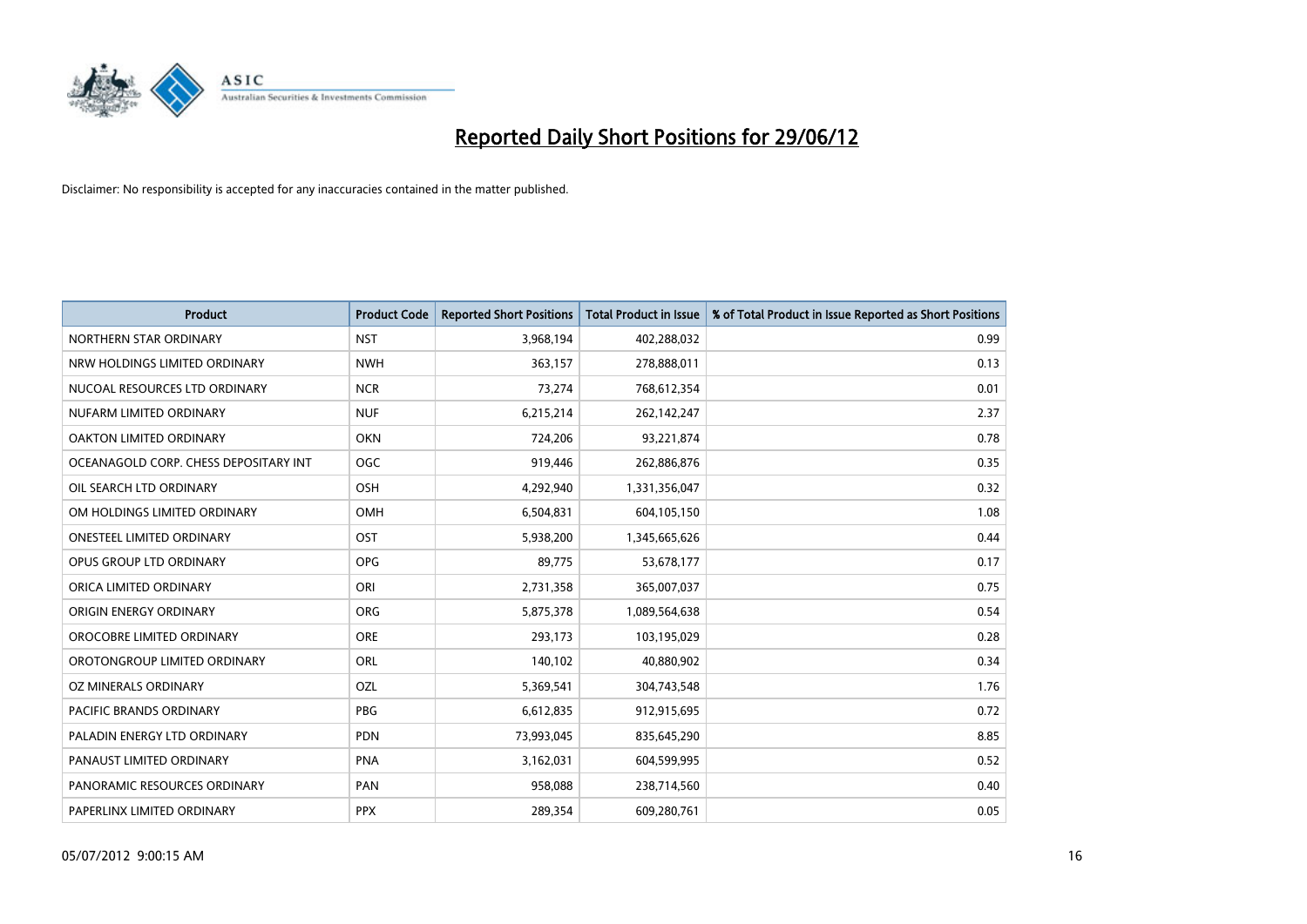

| <b>Product</b>                 | <b>Product Code</b> | <b>Reported Short Positions</b> | <b>Total Product in Issue</b> | % of Total Product in Issue Reported as Short Positions |
|--------------------------------|---------------------|---------------------------------|-------------------------------|---------------------------------------------------------|
| PAPILLON RES LTD ORDINARY      | PIR                 | 212,086                         | 243,640,141                   | 0.09                                                    |
| PEAK RESOURCES ORDINARY        | <b>PEK</b>          | 32,022                          | 207,916,802                   | 0.02                                                    |
| PEET LIMITED ORDINARY          | <b>PPC</b>          | 948,807                         | 320,170,604                   | 0.30                                                    |
| PENINSULA ENERGY LTD ORDINARY  | <b>PEN</b>          | 4,000,000                       | 2,186,458,324                 | 0.18                                                    |
| PERILYA LIMITED ORDINARY       | PEM                 | 252,185                         | 769,316,426                   | 0.03                                                    |
| PERPETUAL LIMITED ORDINARY     | PPT                 | 2,092,870                       | 41,980,678                    | 4.99                                                    |
| PERSEUS MINING LTD ORDINARY    | <b>PRU</b>          | 12,399,993                      | 457,962,088                   | 2.71                                                    |
| PHARMAXIS LTD ORDINARY         | <b>PXS</b>          | 4,002,114                       | 306,455,989                   | 1.31                                                    |
| PHOSPHAGENICS LTD. ORDINARY    | <b>POH</b>          | 96,072                          | 1,020,215,957                 | 0.01                                                    |
| PLATINUM ASSET ORDINARY        | <b>PTM</b>          | 9,197,845                       | 561,347,878                   | 1.64                                                    |
| PLATINUM AUSTRALIA ORDINARY    | <b>PLA</b>          | 836,127                         | 504,968,043                   | 0.17                                                    |
| PLUTON RESOURCES ORDINARY      | <b>PLV</b>          | 3,941                           | 246,593,087                   | 0.00                                                    |
| PMI GOLD CORP CDI 1:1          | <b>PVM</b>          | 133,379                         | 71,496,626                    | 0.19                                                    |
| PMP LIMITED ORDINARY           | <b>PMP</b>          | 109,862                         | 323,781,124                   | 0.03                                                    |
| PREMIER INVESTMENTS ORDINARY   | <b>PMV</b>          | 402,031                         | 155,260,478                   | 0.26                                                    |
| PRIMA BIOMED LTD ORDINARY      | <b>PRR</b>          | 4,460,736                       | 1,066,063,388                 | 0.42                                                    |
| PRIMARY HEALTH CARE ORDINARY   | <b>PRY</b>          | 13,251,867                      | 501,717,314                   | 2.64                                                    |
| PRIMEAG AUSTRALIA ORDINARY     | PAG                 | 248,850                         | 266,394,444                   | 0.09                                                    |
| PROGRAMMED ORDINARY            | <b>PRG</b>          | 277,018                         | 118,175,280                   | 0.23                                                    |
| <b>QANTAS AIRWAYS ORDINARY</b> | QAN                 | 12,273,846                      | 2,265,123,620                 | 0.54                                                    |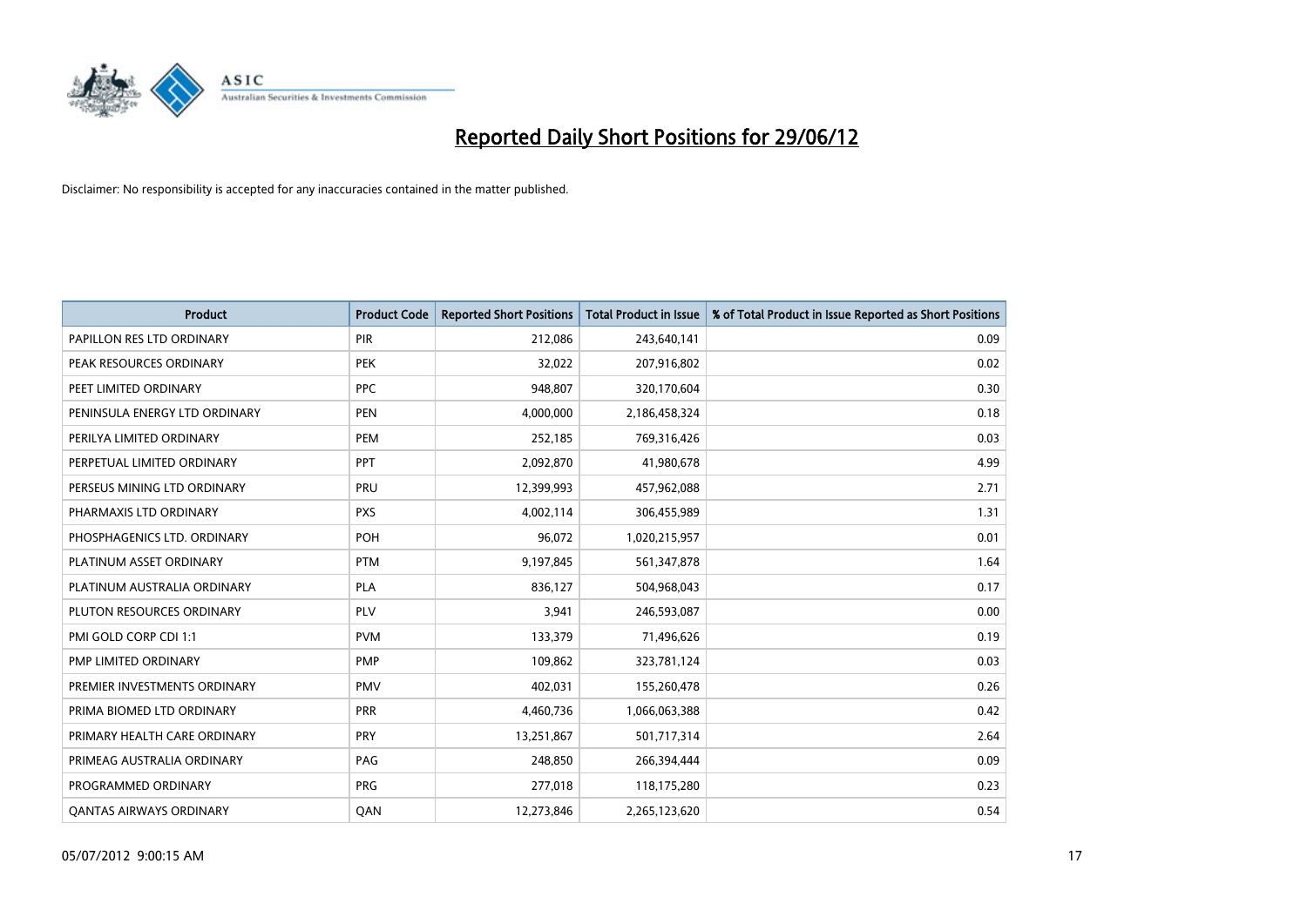

| <b>Product</b>                      | <b>Product Code</b> | <b>Reported Short Positions</b> | <b>Total Product in Issue</b> | % of Total Product in Issue Reported as Short Positions |
|-------------------------------------|---------------------|---------------------------------|-------------------------------|---------------------------------------------------------|
| OBE INSURANCE GROUP ORDINARY        | <b>OBE</b>          | 48,295,239                      | 1,181,682,557                 | 4.09                                                    |
| OR NATIONAL LIMITED ORDINARY        | QRN                 | 10,455,259                      | 2,440,000,000                 | 0.43                                                    |
| ORXPHARMA LTD ORDINARY              | <b>ORX</b>          | 53,669                          | 144,577,206                   | 0.04                                                    |
| <b>QUBE LOGISTICS HLDG ORDINARY</b> | QUB                 | 4,543,159                       | 909,407,185                   | 0.50                                                    |
| RAMELIUS RESOURCES ORDINARY         | <b>RMS</b>          | 1,451,176                       | 335,906,949                   | 0.43                                                    |
| RAMSAY HEALTH CARE ORDINARY         | <b>RHC</b>          | 2,054,033                       | 202,081,252                   | 1.02                                                    |
| RANGE RESOURCES LTD ORDINARY        | <b>RRS</b>          | 624,280                         | 2,118,880,660                 | 0.03                                                    |
| <b>RCR TOMLINSON ORDINARY</b>       | <b>RCR</b>          | 38,297                          | 131,889,915                   | 0.03                                                    |
| <b>REA GROUP ORDINARY</b>           | <b>REA</b>          | 304,014                         | 131,714,699                   | 0.23                                                    |
| <b>RECKON LIMITED ORDINARY</b>      | <b>RKN</b>          | 819,466                         | 129,488,015                   | 0.63                                                    |
| <b>RED 5 LIMITED ORDINARY</b>       | <b>RED</b>          | 141,258                         | 135,488,008                   | 0.10                                                    |
| <b>RED FORK ENERGY ORDINARY</b>     | <b>RFE</b>          | 624,835                         | 310,229,853                   | 0.20                                                    |
| REDBANK ENERGY LTD ORDINARY         | <b>AEJ</b>          | 13                              | 786,287                       | 0.00                                                    |
| <b>REDFLEX HOLDINGS ORDINARY</b>    | <b>RDF</b>          | $\overline{2}$                  | 110,345,599                   | 0.00                                                    |
| <b>REED RESOURCES LTD ORDINARY</b>  | <b>RDR</b>          | 221,899                         | 462,701,573                   | 0.05                                                    |
| REGIONAL EXPRESS ORDINARY           | <b>REX</b>          | 10,000                          | 121,254,902                   | 0.01                                                    |
| REGIS RESOURCES ORDINARY            | <b>RRL</b>          | 516,858                         | 453,028,047                   | 0.11                                                    |
| RESMED INC CDI 10:1                 | <b>RMD</b>          | 3,822,337                       | 1,556,242,300                 | 0.25                                                    |
| <b>RESOLUTE MINING ORDINARY</b>     | <b>RSG</b>          | 4,197,116                       | 643,219,058                   | 0.65                                                    |
| RESOURCE GENERATION ORDINARY        | <b>RES</b>          | 173                             | 262,895,652                   | 0.00                                                    |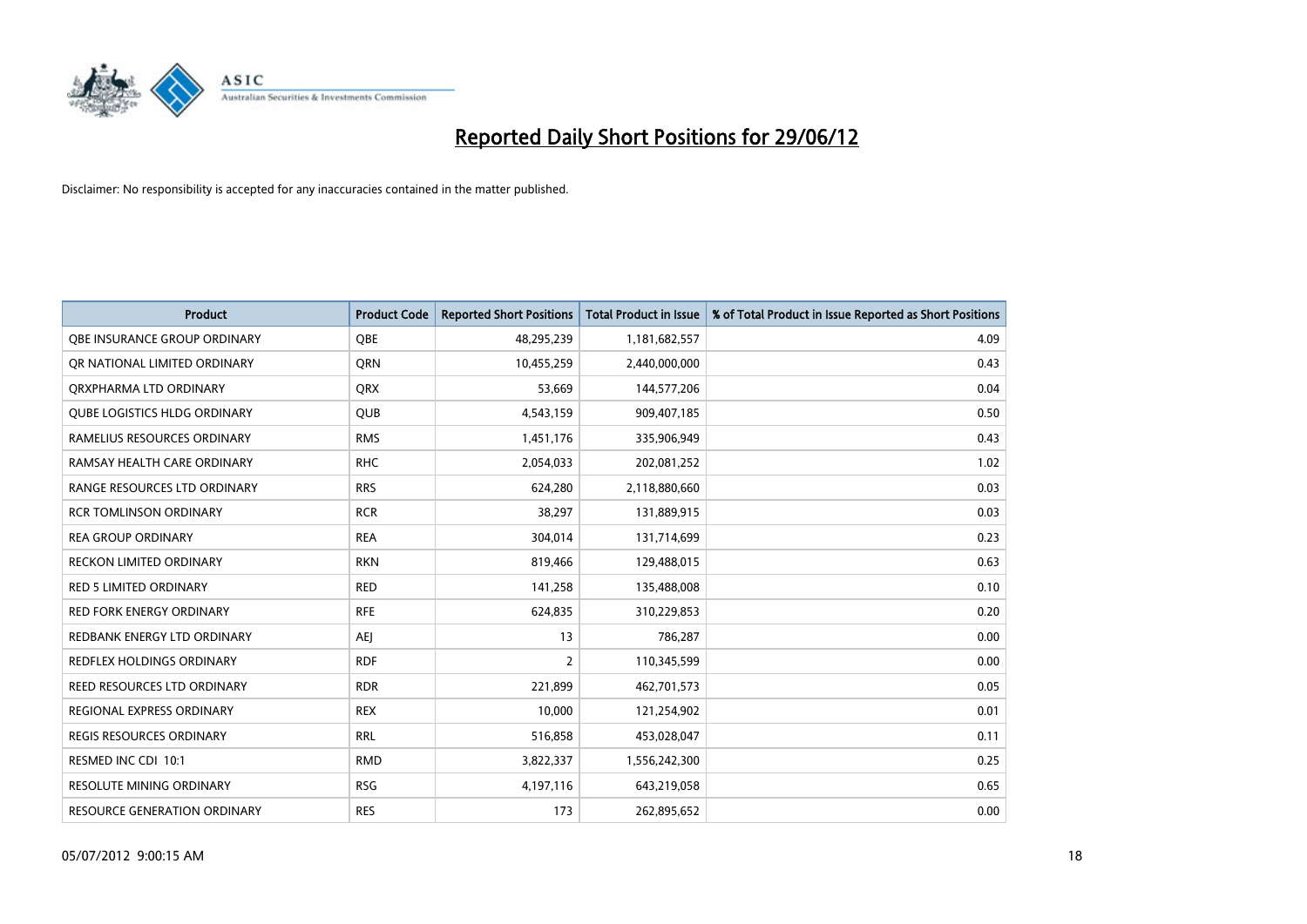

| <b>Product</b>                | <b>Product Code</b> | <b>Reported Short Positions</b> | <b>Total Product in Issue</b> | % of Total Product in Issue Reported as Short Positions |
|-------------------------------|---------------------|---------------------------------|-------------------------------|---------------------------------------------------------|
| RETAIL FOOD GROUP ORDINARY    | <b>RFG</b>          | 17,020                          | 108,422,615                   | 0.02                                                    |
| REVERSE CORP LIMITED ORDINARY | <b>REF</b>          | 100                             | 92,382,175                    | 0.00                                                    |
| REX MINERALS LIMITED ORDINARY | <b>RXM</b>          | 705,416                         | 188,907,284                   | 0.37                                                    |
| RHG LIMITED ORDINARY          | <b>RHG</b>          | 36,083                          | 308,483,177                   | 0.01                                                    |
| <b>RIALTO ENERGY ORDINARY</b> | <b>RIA</b>          | 1,786,810                       | 671,347,392                   | 0.27                                                    |
| RIDLEY CORPORATION ORDINARY   | <b>RIC</b>          | 8,683                           | 307,817,071                   | 0.00                                                    |
| RIO TINTO LIMITED ORDINARY    | <b>RIO</b>          | 21,794,584                      | 435,758,720                   | 5.00                                                    |
| ROBUST RESOURCES ORDINARY     | <b>ROL</b>          | 27,157                          | 87,994,097                    | 0.03                                                    |
| ROC OIL COMPANY ORDINARY      | <b>ROC</b>          | 1,632,472                       | 683,235,552                   | 0.24                                                    |
| RUM JUNGLE RES ORDINARY       | <b>RUM</b>          | 3,322                           | 207,828,102                   | 0.00                                                    |
| RURALCO HOLDINGS ORDINARY     | <b>RHL</b>          | 12,000                          | 55,019,284                    | 0.02                                                    |
| SAI GLOBAL LIMITED ORDINARY   | SAI                 | 4,346,491                       | 204,354,836                   | 2.13                                                    |
| SALMAT LIMITED ORDINARY       | <b>SLM</b>          | 2,724,882                       | 159,802,174                   | 1.71                                                    |
| SAMSON OIL & GAS LTD ORDINARY | <b>SSN</b>          | 1,349,852                       | 1,769,154,617                 | 0.08                                                    |
| SANDFIRE RESOURCES ORDINARY   | <b>SFR</b>          | 4,332,419                       | 151,233,635                   | 2.86                                                    |
| <b>SANTOS LTD ORDINARY</b>    | <b>STO</b>          | 4,941,879                       | 952,791,556                   | 0.52                                                    |
| SARACEN MINERAL ORDINARY      | <b>SAR</b>          | 2,393,200                       | 594,815,640                   | 0.40                                                    |
| SEDGMAN LIMITED ORDINARY      | SDM                 | 17,328                          | 214,292,930                   | 0.01                                                    |
| SEEK LIMITED ORDINARY         | <b>SEK</b>          | 11,974,396                      | 337,101,307                   | 3.55                                                    |
| SENEX ENERGY LIMITED ORDINARY | SXY                 | 14,003,368                      | 1,032,094,191                 | 1.36                                                    |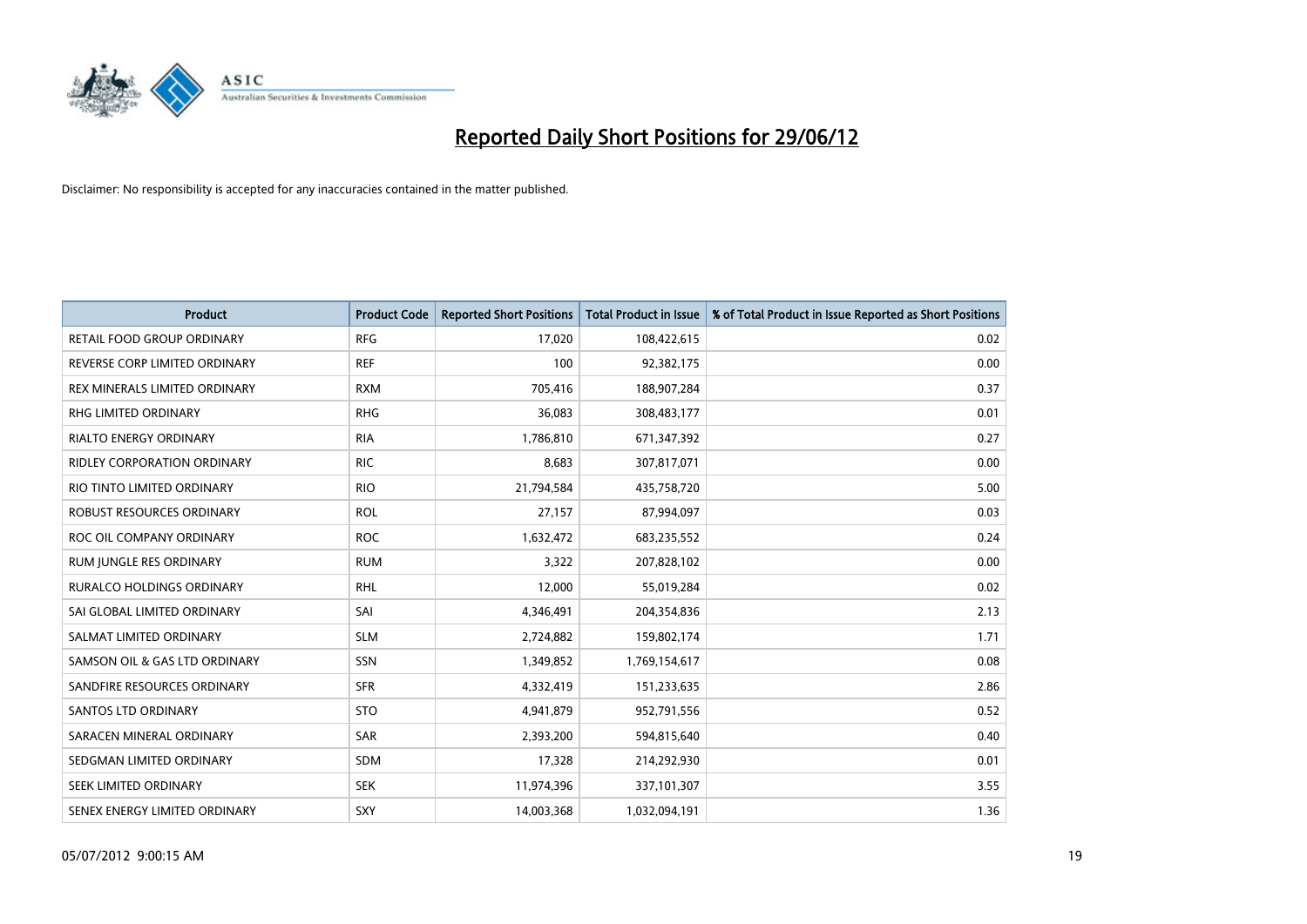

| <b>Product</b>                           | <b>Product Code</b> | <b>Reported Short Positions</b> | <b>Total Product in Issue</b> | % of Total Product in Issue Reported as Short Positions |
|------------------------------------------|---------------------|---------------------------------|-------------------------------|---------------------------------------------------------|
| SERVCORP LIMITED ORDINARY                | SRV                 | 111                             | 98,440,807                    | 0.00                                                    |
| SERVICE STREAM ORDINARY                  | <b>SSM</b>          | 400                             | 283,418,867                   | 0.00                                                    |
| SEVEN GROUP HOLDINGS ORDINARY            | <b>SVW</b>          | 687,837                         | 307,410,281                   | 0.22                                                    |
| SEVEN WEST MEDIA LTD ORDINARY            | <b>SWM</b>          | 24,357,371                      | 666,105,054                   | 3.66                                                    |
| SHEFFIELD RES LTD ORDINARY               | <b>SFX</b>          | 1,449                           | 80,231,669                    | 0.00                                                    |
| SIGMA PHARMACEUTICAL ORDINARY            | <b>SIP</b>          | 5,294,624                       | 1,186,303,520                 | 0.45                                                    |
| SILEX SYSTEMS ORDINARY                   | <b>SLX</b>          | 710,748                         | 170,143,997                   | 0.42                                                    |
| SILVER LAKE RESOURCE ORDINARY            | <b>SLR</b>          | 516,588                         | 220,264,064                   | 0.23                                                    |
| SIMS METAL MGMT LTD ORDINARY             | SGM                 | 7,911,081                       | 204,816,794                   | 3.86                                                    |
| SINGAPORE TELECOMM. CHESS DEPOSITARY INT | SGT                 | 7,925,736                       | 163,034,804                   | 4.86                                                    |
| SIPA RESOURCES LTD ORDINARY              | SRI                 | 7,195                           | 455,141,681                   | 0.00                                                    |
| SKILLED GROUP LTD ORDINARY               | <b>SKE</b>          | 158,293                         | 233,487,276                   | 0.07                                                    |
| SKY CITY ENTERTAIN. ORDINARY             | <b>SKC</b>          | 101                             | 576,958,340                   | 0.00                                                    |
| <b>SKY NETWORK ORDINARY</b>              | <b>SKT</b>          | 15,000                          | 389,139,785                   | 0.00                                                    |
| <b>SLATER &amp; GORDON ORDINARY</b>      | SGH                 | 19,825                          | 168,600,731                   | 0.01                                                    |
| SMS MANAGEMENT, ORDINARY                 | <b>SMX</b>          | 706,323                         | 68,415,913                    | 1.03                                                    |
| SONIC HEALTHCARE ORDINARY                | <b>SHL</b>          | 4,077,974                       | 390,969,875                   | 1.04                                                    |
| SOUL PATTINSON (W.H) ORDINARY            | SOL                 | 11,894                          | 239,395,320                   | 0.00                                                    |
| SOUTH BOULDER MINES ORDINARY             | <b>STB</b>          | 101,421                         | 116,232,826                   | 0.09                                                    |
| SP AUSNET STAPLED SECURITIES             | <b>SPN</b>          | 596,181                         | 3,330,649,931                 | 0.02                                                    |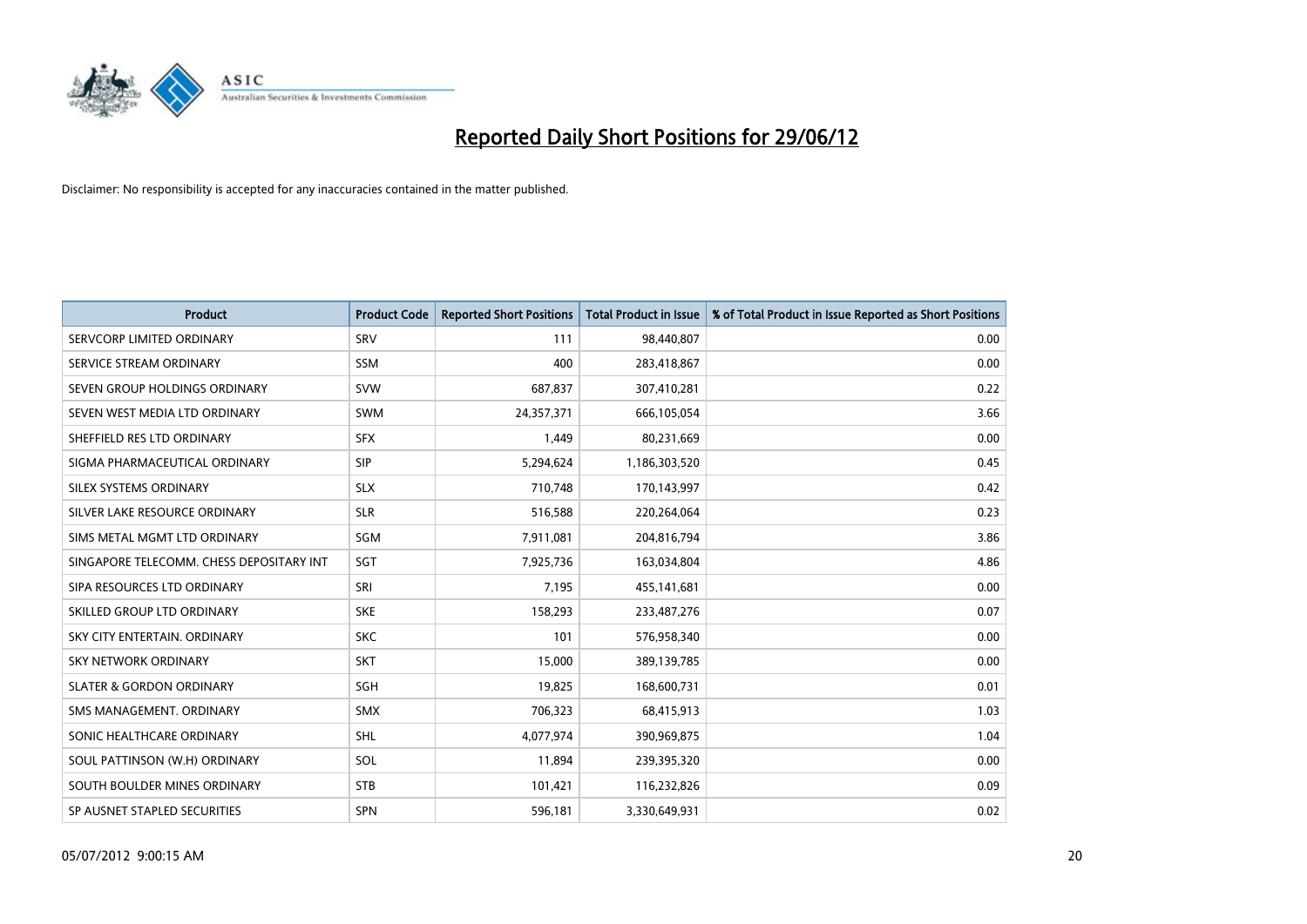

| <b>Product</b>                           | <b>Product Code</b> | <b>Reported Short Positions</b> | <b>Total Product in Issue</b> | % of Total Product in Issue Reported as Short Positions |
|------------------------------------------|---------------------|---------------------------------|-------------------------------|---------------------------------------------------------|
| SPARK INFRASTRUCTURE STAPLED NOTE & UNIT | SKI                 | 32,257,726                      | 1,326,734,264                 | 2.43                                                    |
| SPDR 200 FINANCIALS ETF UNITS            | <b>OZF</b>          | 16,585                          | 1,000,113                     | 1.66                                                    |
| SPDRMSCIAUSELECTHDY ETF UNITS            | SYI                 | 1,903                           | 1,405,870                     | 0.14                                                    |
| SPECIALTY FASHION ORDINARY               | SFH                 | 2,099,171                       | 192,236,121                   | 1.09                                                    |
| SPOTLESS GROUP LTD ORDINARY              | <b>SPT</b>          | 398,235                         | 265,746,161                   | 0.15                                                    |
| ST BARBARA LIMITED ORDINARY              | SBM                 | 8,395,097                       | 325,615,389                   | 2.58                                                    |
| STANMORE COAL LTD ORDINARY               | <b>SMR</b>          | 16,885                          | 160,180,221                   | 0.01                                                    |
| STARPHARMA HOLDINGS ORDINARY             | SPL                 | 2,167,443                       | 280,802,451                   | 0.77                                                    |
| STH CRS ELECT ENGNR ORDINARY             | <b>SXE</b>          | 52.711                          | 161,486,826                   | 0.03                                                    |
| STHN CROSS MEDIA ORDINARY                | <b>SXL</b>          | 7,445,058                       | 704,594,449                   | 1.06                                                    |
| STOCKLAND UNITS/ORD STAPLED              | SGP                 | 45,486,329                      | 2,207,512,454                 | 2.06                                                    |
| STRAITS RES LTD. ORDINARY                | SRQ                 | 123,918                         | 456,529,474                   | 0.03                                                    |
| STW COMMUNICATIONS ORDINARY              | SGN                 | 84,450                          | 362,798,351                   | 0.02                                                    |
| SUNCORP GROUP LTD ORDINARY               | <b>SUN</b>          | 11,178,797                      | 1,286,600,980                 | 0.87                                                    |
| SUNDANCE ENERGY ORDINARY                 | <b>SEA</b>          | 80,810                          | 277,098,474                   | 0.03                                                    |
| SUNDANCE RESOURCES ORDINARY              | SDL                 | 3,850,642                       | 3,049,577,034                 | 0.13                                                    |
| SUNLAND GROUP LTD ORDINARY               | <b>SDG</b>          | 234,510                         | 199,617,888                   | 0.12                                                    |
| SUPER RET REP LTD ORDINARY               | <b>SUL</b>          | 1,556,442                       | 196,152,971                   | 0.79                                                    |
| SYD AIRPORT STAPLED US PROHIBIT.         | SYD                 | 9,359,116                       | 1,861,210,782                 | 0.50                                                    |
| SYRAH RESOURCES ORDINARY                 | <b>SYR</b>          | 27,707                          | 125,204,521                   | 0.02                                                    |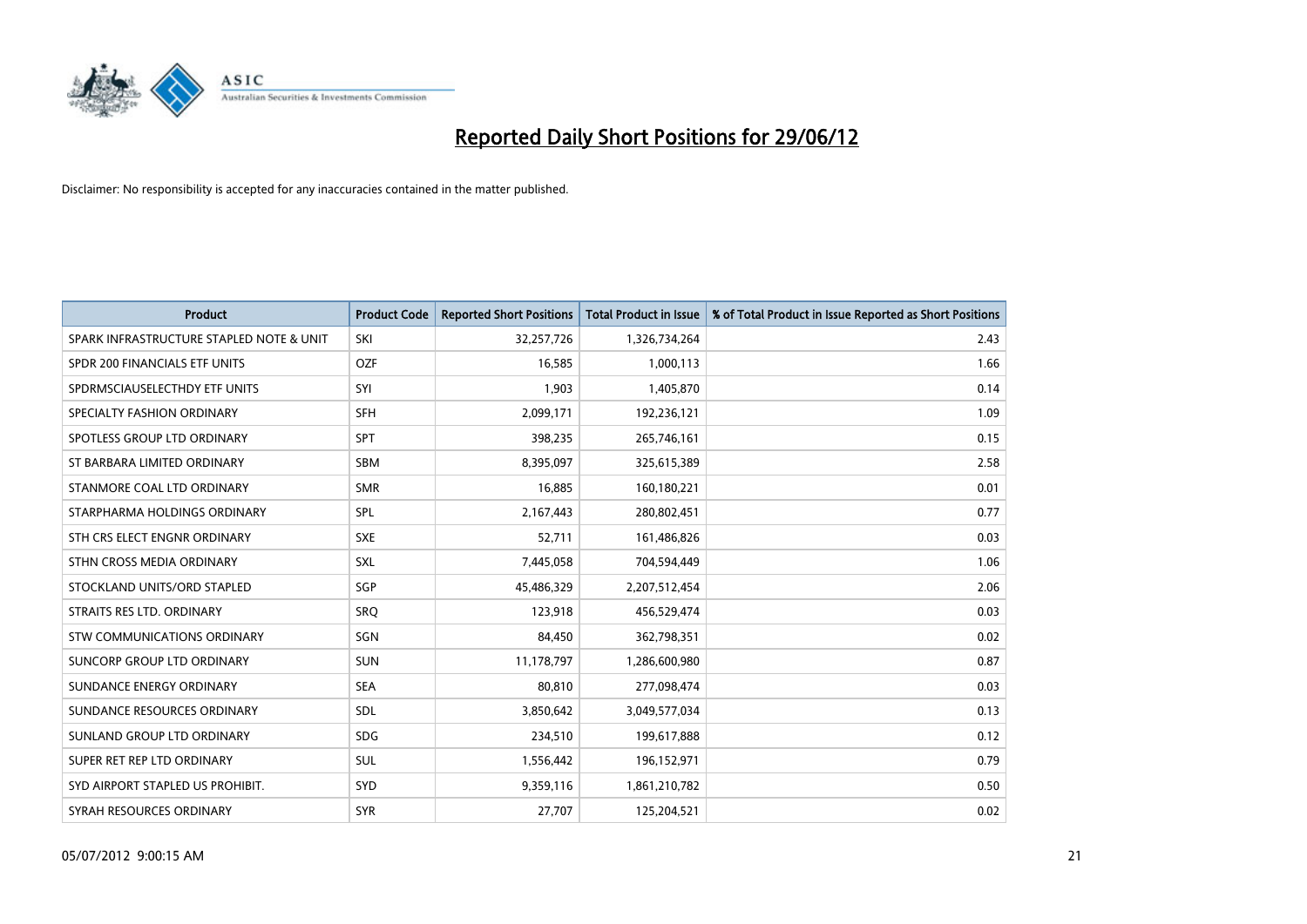

| <b>Product</b>                      | <b>Product Code</b> | <b>Reported Short Positions</b> | <b>Total Product in Issue</b> | % of Total Product in Issue Reported as Short Positions |
|-------------------------------------|---------------------|---------------------------------|-------------------------------|---------------------------------------------------------|
| TABCORP HOLDINGS LTD ORDINARY       | <b>TAH</b>          | 6,628,034                       | 730,113,969                   | 0.91                                                    |
| TANAMI GOLD NL ORDINARY             | <b>TAM</b>          | 257,025                         | 261,132,677                   | 0.10                                                    |
| TAP OIL LIMITED ORDINARY            | <b>TAP</b>          | 1,148,187                       | 241,295,311                   | 0.48                                                    |
| TASSAL GROUP LIMITED ORDINARY       | <b>TGR</b>          | 69,799                          | 146,304,404                   | 0.05                                                    |
| <b>TATTS GROUP LTD ORDINARY</b>     | <b>TTS</b>          | 8,247,813                       | 1,362,919,733                 | 0.61                                                    |
| <b>TECHNOLOGY ONE ORDINARY</b>      | <b>TNE</b>          | 5,835                           | 304,910,455                   | 0.00                                                    |
| <b>TELECOM CORPORATION ORDINARY</b> | <b>TEL</b>          | 17,843,622                      | 1,865,078,750                 | 0.96                                                    |
| TELSTRA CORPORATION. ORDINARY       | <b>TLS</b>          | 30,129,804                      | 12,443,074,357                | 0.24                                                    |
| TEN NETWORK HOLDINGS ORDINARY       | <b>TEN</b>          | 74,585,343                      | 1,360,536,737                 | 5.48                                                    |
| TERANGA GOLD CORP CDI 1:1           | <b>TGZ</b>          | 114,478                         | 158,155,577                   | 0.07                                                    |
| TEXON PETROLEUM LTD ORDINARY        | <b>TXN</b>          | 326,243                         | 245,039,848                   | 0.13                                                    |
| TFS CORPORATION LTD ORDINARY        | <b>TFC</b>          | 207,942                         | 279,621,829                   | 0.07                                                    |
| THAKRAL HOLDINGS GRP ORDINARY/UNIT  | <b>THG</b>          | 100                             | 585,365,014                   | 0.00                                                    |
| THE REJECT SHOP ORDINARY            | <b>TRS</b>          | 1,547,703                       | 26,071,170                    | 5.94                                                    |
| THINKSMART LIMITED ORDINARY         | <b>TSM</b>          | 175,000                         | 156,005,431                   | 0.11                                                    |
| THORN GROUP LIMITED ORDINARY        | <b>TGA</b>          | 307,663                         | 146,374,703                   | 0.21                                                    |
| TIARO COAL LIMITED ORDINARY         | <b>TCM</b>          | 1,001                           | 104,666,623                   | 0.00                                                    |
| TIGER RESOURCES ORDINARY            | <b>TGS</b>          | 2,153,503                       | 673,470,269                   | 0.32                                                    |
| <b>TISHMAN SPEYER UNITS</b>         | <b>TSO</b>          | 16,340,933                      | 338,440,904                   | 4.83                                                    |
| TOLL HOLDINGS LTD ORDINARY          | <b>TOL</b>          | 13,573,800                      | 717,133,875                   | 1.89                                                    |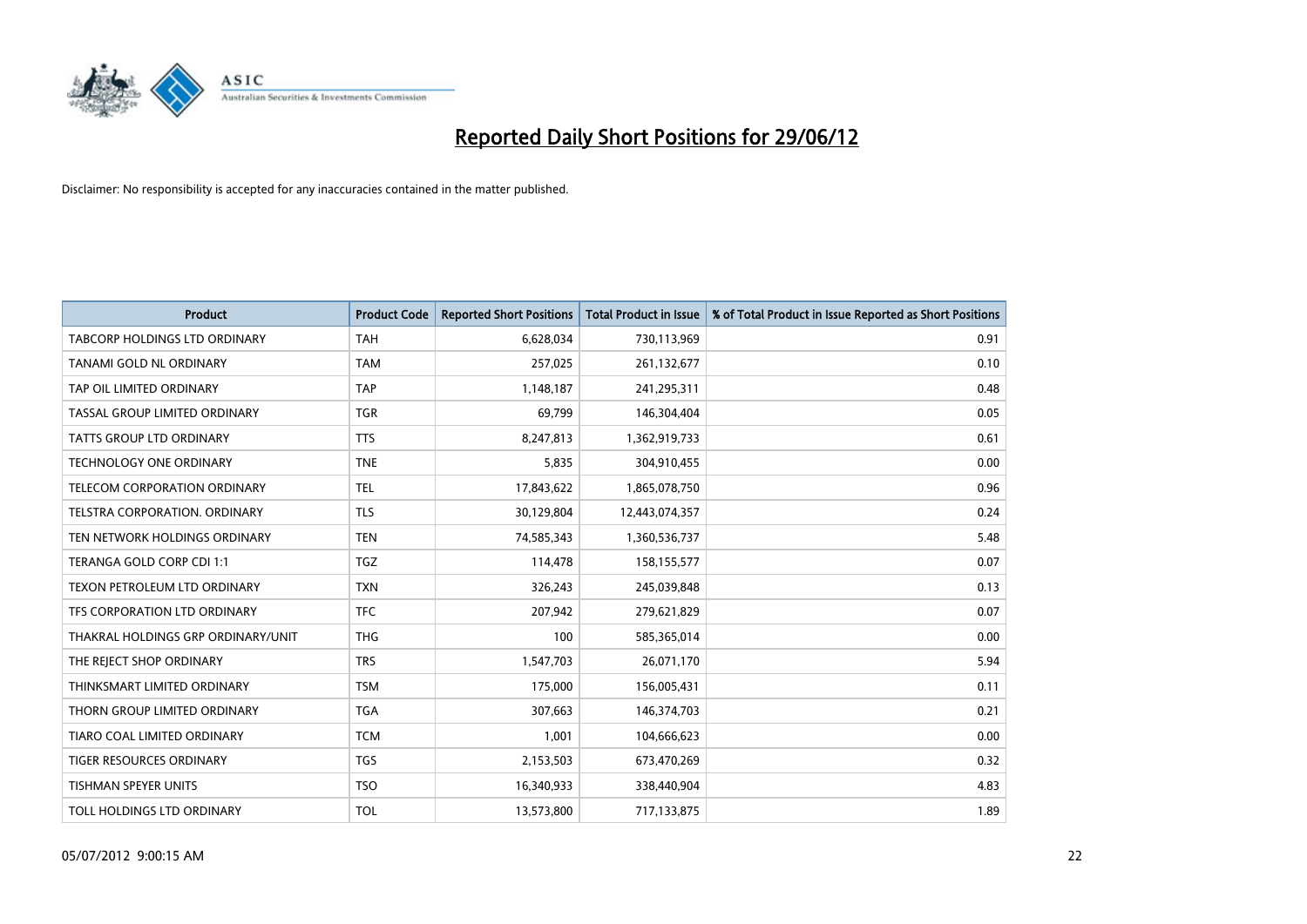

| <b>Product</b>                       | <b>Product Code</b> | <b>Reported Short Positions</b> | <b>Total Product in Issue</b> | % of Total Product in Issue Reported as Short Positions |
|--------------------------------------|---------------------|---------------------------------|-------------------------------|---------------------------------------------------------|
| TORO ENERGY LIMITED ORDINARY         | <b>TOE</b>          | 16,052                          | 1,041,936,676                 | 0.00                                                    |
| TOX FREE SOLUTIONS ORDINARY          | <b>TOX</b>          | 50,626                          | 115,216,608                   | 0.04                                                    |
| TPG TELECOM LIMITED ORDINARY         | <b>TPM</b>          | 1,912,832                       | 793,808,141                   | 0.24                                                    |
| TRADE ME GROUP ORDINARY              | <b>TME</b>          | 1,869                           | 395,745,510                   | 0.00                                                    |
| <b>TRANSFIELD SERVICES ORDINARY</b>  | <b>TSE</b>          | 3,523,701                       | 522,463,349                   | 0.67                                                    |
| TRANSPACIFIC INDUST, ORDINARY        | <b>TPI</b>          | 4,815,259                       | 1,578,209,025                 | 0.31                                                    |
| TRANSURBAN GROUP TRIPLE STAPLED SEC. | <b>TCL</b>          | 17,349,004                      | 1,458,321,112                 | 1.19                                                    |
| TREASURY WINE ESTATE ORDINARY        | <b>TWE</b>          | 12,594,387                      | 647,227,144                   | 1.95                                                    |
| TROY RESOURCES LTD ORDINARY          | <b>TRY</b>          | 171,404                         | 89,412,649                    | 0.19                                                    |
| <b>UGL LIMITED ORDINARY</b>          | UGL                 | 6,544,269                       | 166,315,038                   | 3.93                                                    |
| UNILIFE CORPORATION CDI 6:1          | <b>UNS</b>          | 211,168                         | 256,958,538                   | 0.08                                                    |
| UXC LIMITED ORDINARY                 | <b>UXC</b>          | 119,909                         | 305,585,913                   | 0.04                                                    |
| <b>VENTURE MINERALS ORDINARY</b>     | <b>VMS</b>          | 136,202                         | 232,468,592                   | 0.06                                                    |
| <b>VIRGIN AUS HLDG LTD ORDINARY</b>  | <b>VAH</b>          | 21,445,312                      | 2,210,197,600                 | 0.97                                                    |
| VITERRA INC CDI 1:1                  | <b>VTA</b>          | 10                              | 68,629,939                    | 0.00                                                    |
| VNGD ALL-WORLD EX-US CDI 1:1         | <b>VEU</b>          | 7,187                           | 990,776                       | 0.73                                                    |
| WAH NAM INT HLDG LTD ORDINARY        | <b>WNI</b>          | 91,944                          | 7,175,039,665                 | 0.00                                                    |
| WATPAC LIMITED ORDINARY              | <b>WTP</b>          | 476,583                         | 184,332,526                   | 0.26                                                    |
| <b>WDS LIMITED ORDINARY</b>          | <b>WDS</b>          | $\overline{7}$                  | 144,740,614                   | 0.00                                                    |
| <b>WEBJET LIMITED ORDINARY</b>       | <b>WEB</b>          | 210,213                         | 71,065,929                    | 0.30                                                    |